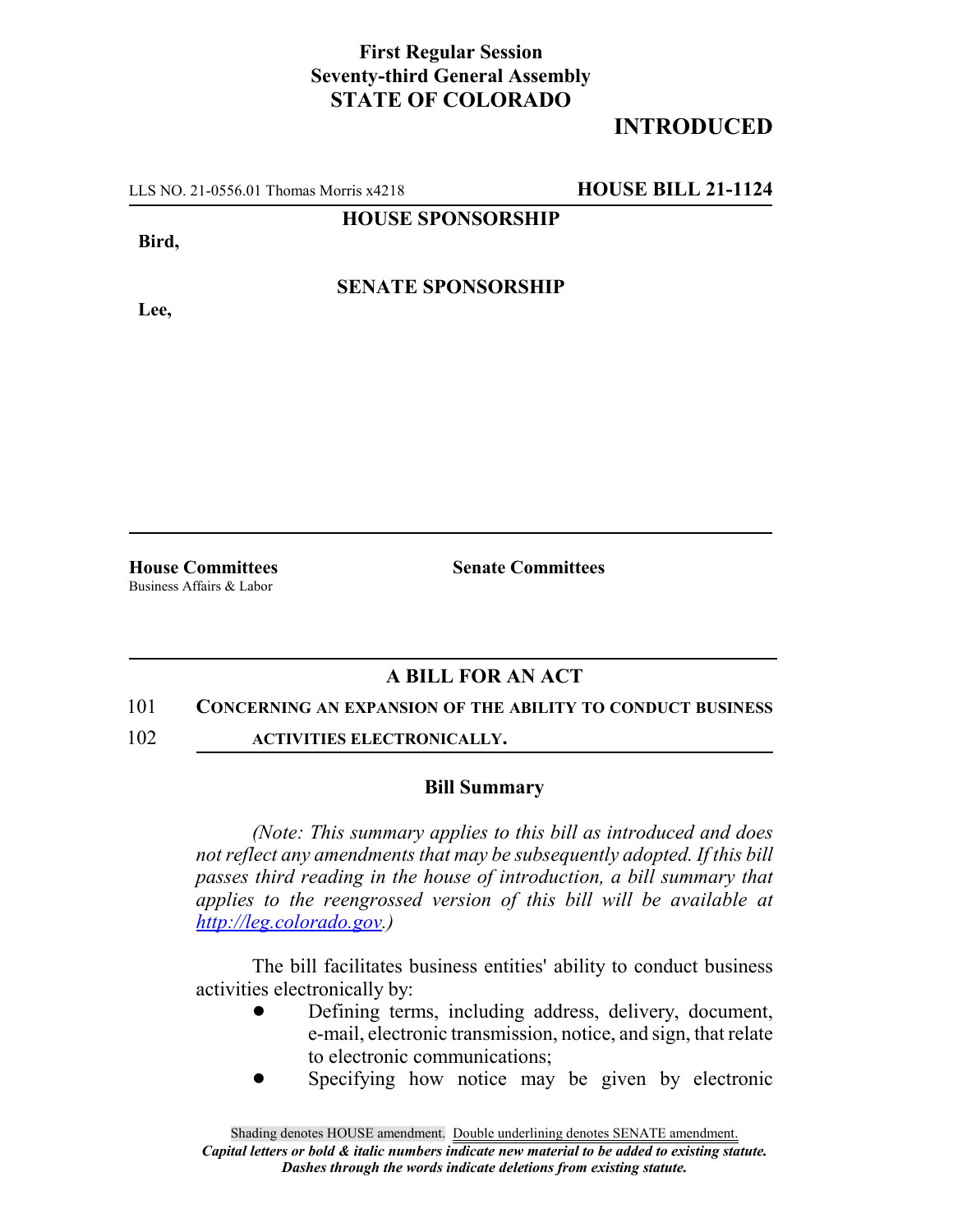transmission; and

Establishing requirements for remote participation in shareholders' and directors' meetings.

 *Be it enacted by the General Assembly of the State of Colorado:* **SECTION 1.** In Colorado Revised Statutes, 7-90-801, **amend**  $3 \qquad (2)(f)$  as follows: **7-90-801. Authority to transact business or conduct activities required.** (2) A foreign entity shall not be considered to be transacting business or conducting activities in this state within the meaning of subsection (1) of this section by reason of carrying on in this state any one or more of the following activities: (f) Soliciting or obtaining orders, whether by mail or ELECTRONIC TRANSMISSION, through employees or agents, or otherwise, if the orders require acceptance outside this state before they become contracts; **SECTION 2.** In Colorado Revised Statutes, 7-90-102, **amend** (1), (10.5), (19.7), (60.5), and (66); and **add** (10.7), (19.6), (19.8), and (19.9) as follows: **7-90-102. Definitions.** As used in this title 7, except as otherwise defined for the purpose of any section, subpart, part, or article of this title 17 7, or unless the context otherwise requires: (1) "Address" means a mailing address, or a street address, OR AN ADDRESS FOR DELIVERY OF AN ELECTRONIC TRANSMISSION. 20 (10.5) (a) EXCEPT AS SPECIFIED IN SUBSECTION (10.5) (b) OF THIS SECTION, "deliver" OR "DELIVERY" includes: 22 (I) Mail; except that (II) HAND DELIVERY BY COURIER OR OTHERWISE; AND (III) ELECTRONIC TRANSMISSION. UNLESS OTHERWISE AGREED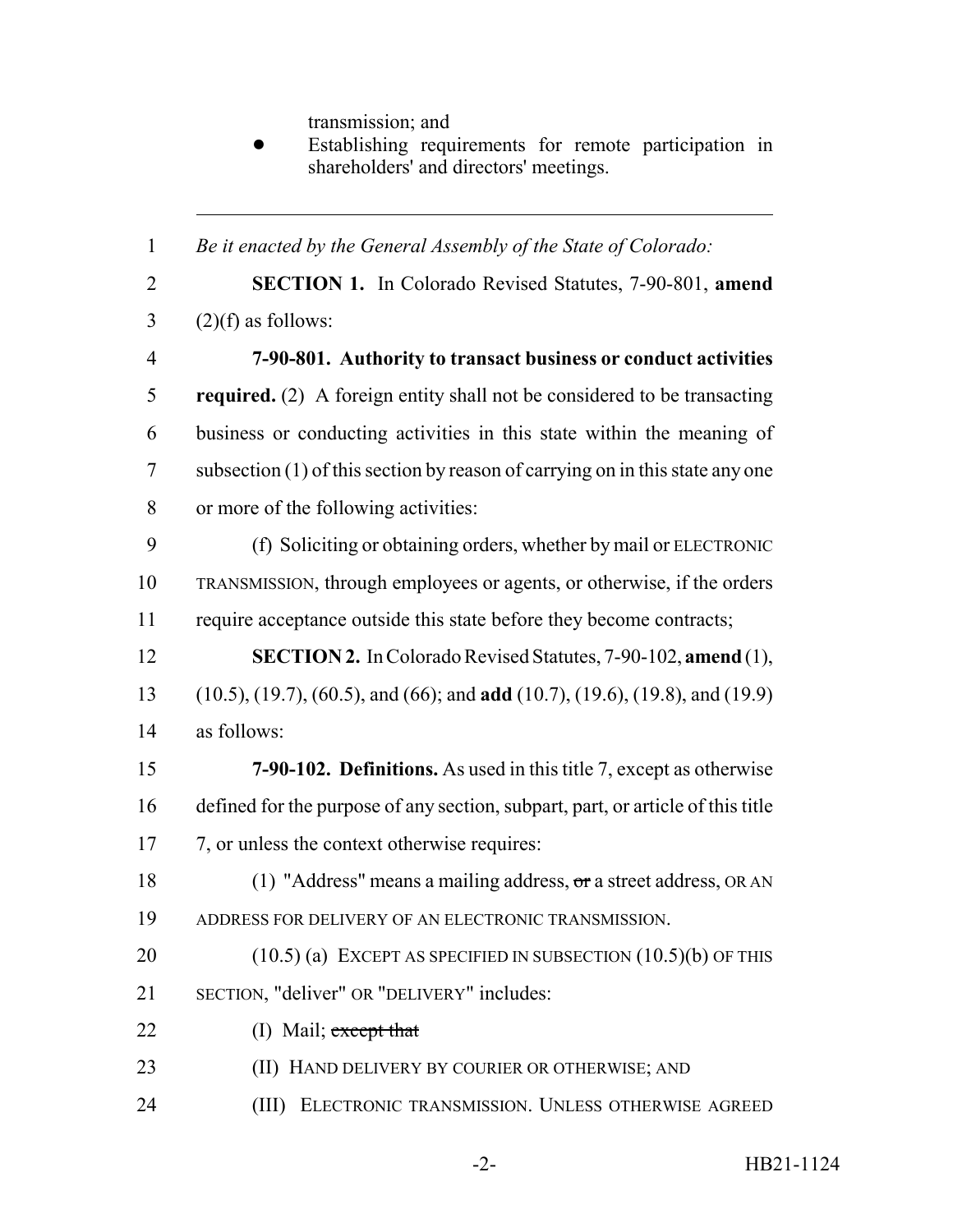1 BETWEEN THE SENDER AND RECIPIENT, AN ELECTRONIC TRANSMISSION SHALL BE DEEMED DELIVERED TO A PERSON FOR PURPOSES OF THIS TITLE 7 AND FOR THE PURPOSES OF THE CONSTITUENT DOCUMENTS OF ANY ENTITY WHEN THE ELECTRONIC TRANSMISSION ENTERS AN INFORMATION PROCESSING SYSTEM THAT THE PERSON HAS DESIGNATED FOR THE PURPOSE OF RECEIVING ELECTRONIC TRANSMISSIONS OF THE TYPE DELIVERED IF THE ELECTRONIC TRANSMISSION IS IN A FORM CAPABLE OF BEING PROCESSED BY THAT SYSTEM AND THE PERSON IS ABLE TO RETRIEVE THE ELECTRONIC TRANSMISSION.WHETHER A PERSON HAS SO DESIGNATED AN INFORMATION PROCESSING SYSTEM IS DETERMINED BY THE CONSTITUENT DOCUMENTS OR FROM THE CONTEXT AND SURROUNDING CIRCUMSTANCES, INCLUDING THE PARTIES' CONDUCT. AN ELECTRONIC TRANSMISSION IS DELIVERED UNDER THIS SUBSECTION (10.5)(a)(III) EVEN IF NO PERSON IS AWARE OF ITS RECEIPT. RECEIPT OF AN ELECTRONIC ACKNOWLEDGMENT FROM AN INFORMATION PROCESSING SYSTEM ESTABLISHES THAT AN ELECTRONIC TRANSMISSION WAS RECEIVED BUT DOES NOT, BY ITSELF, ESTABLISH THAT THE CONTENT SENT CORRESPONDS 18 TO THE CONTENT RECEIVED.

 (b) Delivery to the secretary of state means actual receipt by the 20 secretary of state. "Deliver" DELIVERY to any person by the secretary of state includes delivery or mail to the registered agent address of the person's registered agent, or to the principal office address of the person, unless otherwise specified in section 7-90-902 or by an organic statute 24 other than this article. "Deliver" ARTICLE 90. DELIVERY by the secretary of state to a person that has neither a principal office address nor a 26 registered agent address includes delivery to the address that such THE 27 person may have provided to the secretary of state for such THAT purpose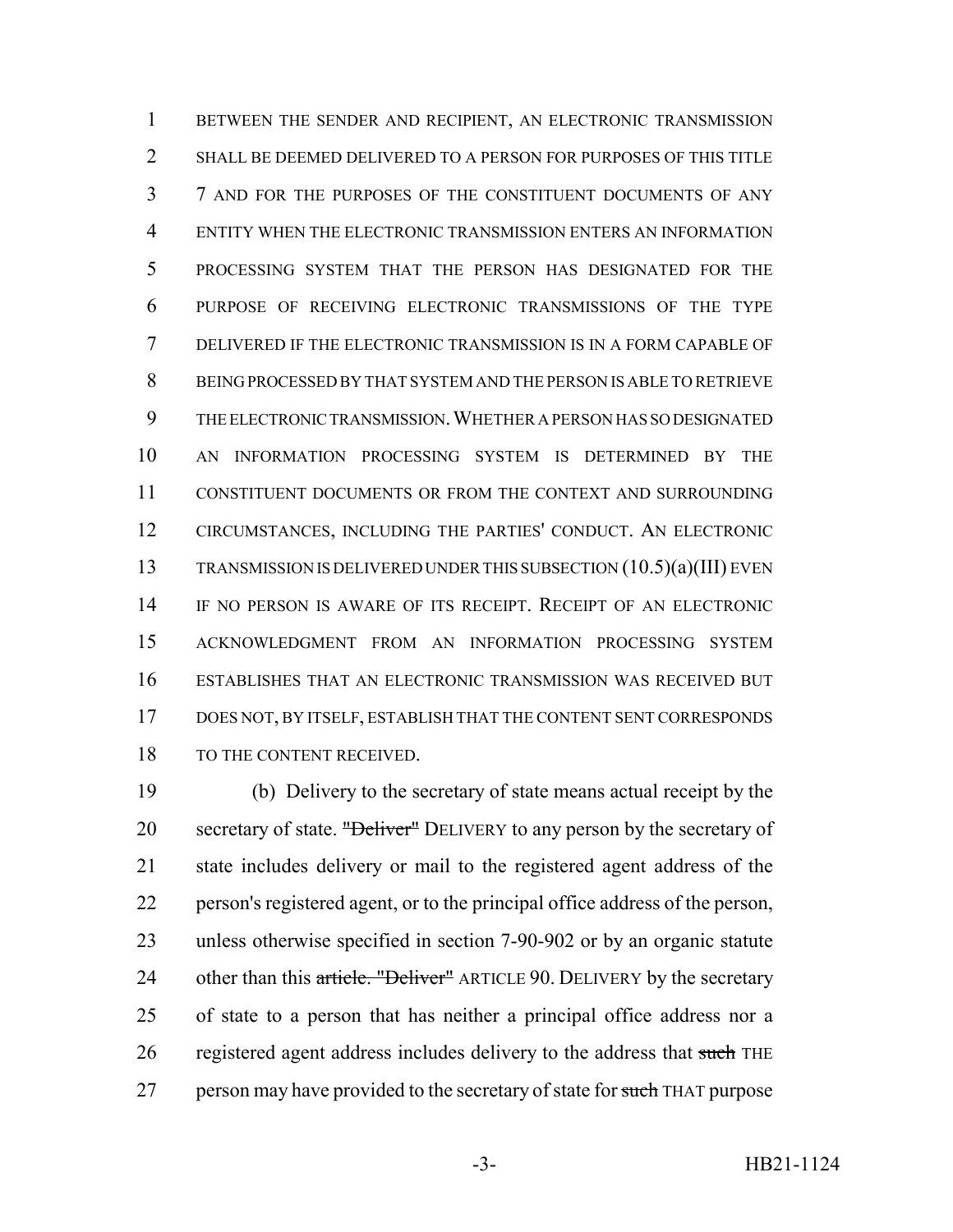1 unless otherwise specified by an organic statute other than this article ARTICLE 90.

(10.7) "DOCUMENT" MEANS:

 (a) ANY TANGIBLE MEDIUM ON WHICH INFORMATION IS INSCRIBED AND INCLUDES HANDWRITTEN, TYPED, PRINTED, OR SIMILAR INSTRUMENTS AND COPIES OF SUCH INSTRUMENTS; AND

(b) AN ELECTRONIC RECORD.

8 (19.6) "EFFECTIVE DATE OF DISSOLUTION" OF AN ENTITY MEANS, WITH RESPECT TO ANY DOMESTIC ENTITY OTHER THAN A GENERAL PARTNERSHIP THAT WAS A REPORTING ENTITY BEFORE DISSOLUTION, THE EARLIER OF THE EFFECTIVE DATE OF THE ENTITY'S ARTICLES OF DISSOLUTION OR STATEMENT OF DISSOLUTION OR THE DATE AS SHOWN BY THE RECORDS OF THE SECRETARY OF STATE ON WHICH THE ENTITY WAS ADMINISTRATIVELY OR JUDICIALLY DISSOLVED.

 (19.7) (a) "Effective date of dissolution of an entity" means, with 16 respect to any domestic entity other than a general partnership that was a 17 reporting entity before dissolution, the earlier of the effective date of the entity's articles of dissolution or statement of dissolution or the date as 19 shown by the records of the secretary of state on which the entity was 20 administratively or judicially dissolved "ELECTRONIC MAIL" OR "E-MAIL" MEANS AN ELECTRONIC TRANSMISSION DIRECTED TO A UNIQUE ELECTRONIC-MAIL ADDRESS.

23 (b) As USED IN THIS SUBSECTION (19.7):

 (I) "ELECTRONIC-MAIL ADDRESS" MEANS A DESTINATION, COMMONLY EXPRESSED AS A STRING OF CHARACTERS CONSISTING OF A UNIQUE USER NAME OR MAILBOX, COMMONLY REFERRED TO AS THE "LOCAL PART" OF THE ADDRESS, TOGETHER WITH A SECOND STRING OF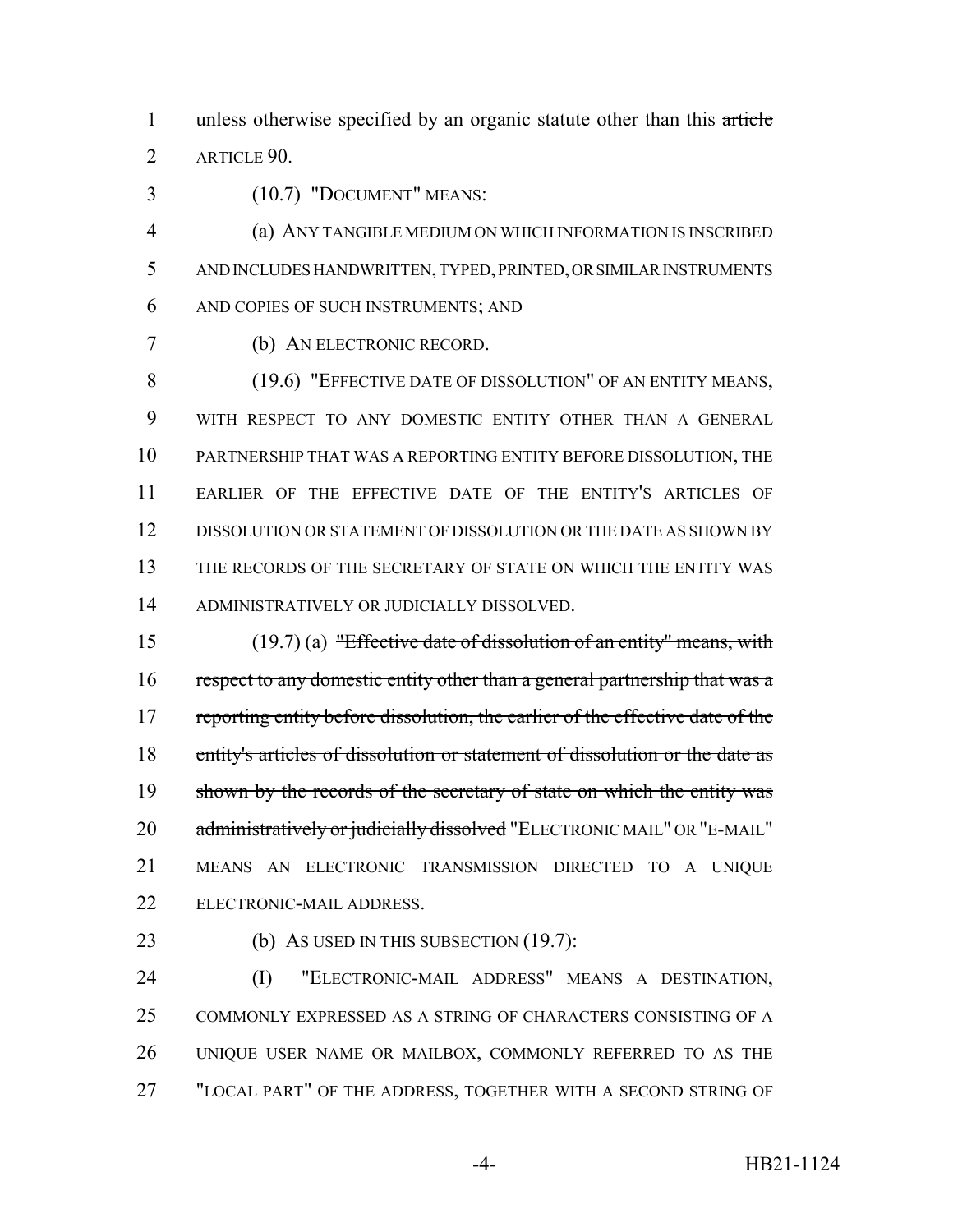CHARACTERS COMMONLY REFERRED TO AS THE "DOMAIN NAME". THE LOCAL PART OF THE ADDRESS AND THE DOMAIN NAME ARE USUALLY, BUT 3 NOT NECESSARILY, SEPARATED BY AN "@" SYMBOL.

 (II) ELECTRONIC MAIL SHALL BE DEEMED TO INCLUDE ANY FILES ATTACHED TO THE ELECTRONIC MAIL AND ANY INFORMATION HYPERLINKED TO A WEBSITE IF THE ELECTRONIC MAIL INCLUDES THE CONTACT INFORMATION OF AN OFFICER OR AGENT OF THE ENTITY THAT IS AVAILABLE TO ASSIST WITH ACCESSING THE FILES AND INFORMATION.

 (19.8) "ELECTRONIC RECORD" MEANS INFORMATION THAT IS STORED IN AN ELECTRONIC OR OTHER NONTANGIBLE MEDIUM AND IS RETRIEVABLE IN PAPER FORM THROUGH AN AUTOMATED PROCESS USED IN CONVENTIONAL COMMERCIAL PRACTICE, UNLESS OTHERWISE AUTHORIZED 13 IN ACCORDANCE WITH SECTION 7-90-105.

 (19.9) "ELECTRONIC TRANSMISSION" OR "ELECTRONICALLY TRANSMITTED" MEANS ANY FORM OR PROCESS OF COMMUNICATION NOT DIRECTLY INVOLVING THE PHYSICAL TRANSFER OF PAPER OR ANOTHER TANGIBLE MEDIUM THAT:

 (a) IS SUITABLE FOR THE RETENTION, RETRIEVAL, AND REPRODUCTION OF INFORMATION BY THE RECIPIENT; AND

20 (b) IS RETRIEVABLE IN PAPER FORM BY THE RECIPIENT THROUGH AN AUTOMATED PROCESS USED IN CONVENTIONAL COMMERCIAL PRACTICE, UNLESS OTHERWISE AUTHORIZED IN ACCORDANCE WITH SECTION 7-90-105.

24 (60.5) "SIGN" OR "signature" or "signed", unless otherwise 25 provided in the constituent document, includes an "electronic signature" as that term is defined in the "Uniform Electronic Transactions Act", 27 section 24-71.3-102 (8), C.R.S. MEANS, WITH PRESENT INTENT, TO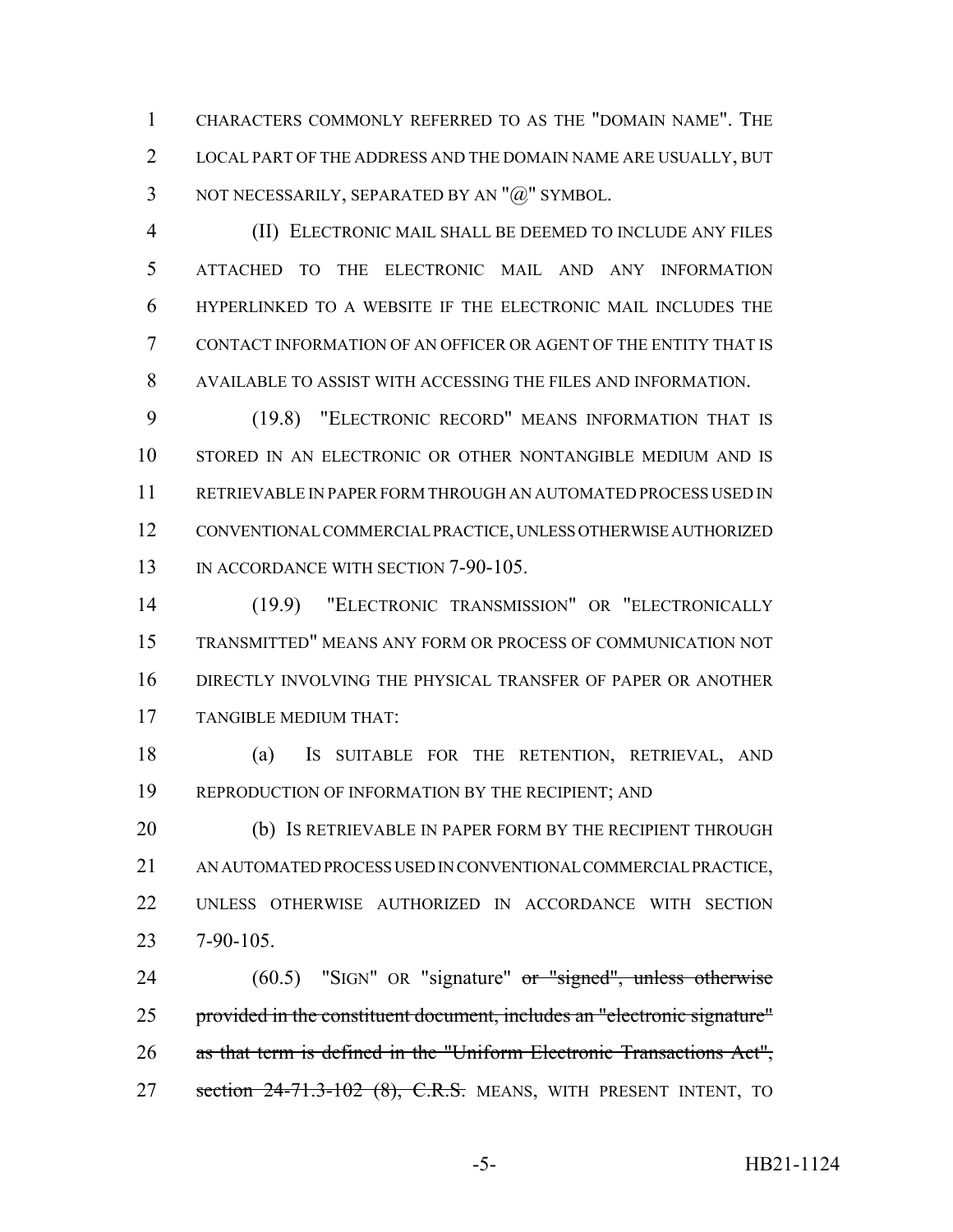AUTHENTICATE OR ADOPT A RECORD BY:

(a) EXECUTING OR ADOPTING A TANGIBLE SYMBOL; OR

 (b) ATTACHING TO OR LOGICALLY ASSOCIATING WITH THE RECORD AN ELECTRONIC SYMBOL, SOUND, OR PROCESS.

 (66) "Writing" or "written" unless otherwise provided in the constituent document, includes an "electronic record" as that term is defined in the "Uniform Electronic Transactions Act", section 8 24-71.3-102 (7), C.R.S. MEANS INFORMATION IN THE FORM OF A DOCUMENT.

 **SECTION 3.** In Colorado Revised Statutes, **add** 7-90-105 and 7-90-106 as follows:

 **7-90-105. Notice.** (1) EXCEPT AS OTHERWISE PROVIDED IN SECTION 7-90-403 WITH RESPECT TO NOTICE GIVEN BY THE SECRETARY OF 14 STATE, NOTICE GIVEN PURSUANT TO THIS TITLE 7 MUST BE IN WRITING UNLESS ORAL NOTICE IS REASONABLE UNDER THE CIRCUMSTANCES.

 (2) NOTICE MAY BE GIVEN IN PERSON OR BY TELEPHONE, ELECTRONIC TRANSMISSION, MAIL, OR PRIVATE CARRIER. A NOTICE OR OTHER COMMUNICATION MAY BE IN THE FORM OF AN ELECTRONIC TRANSMISSION THAT CANNOT BE DIRECTLY REPRODUCED IN PAPER FORM BY THE RECIPIENT THROUGH AN AUTOMATED PROCESS USED IN 21 CONVENTIONAL COMMERCIAL PRACTICE ONLY IF:

 (a) THE ELECTRONIC TRANSMISSION IS OTHERWISE RETRIEVABLE IN PERCEIVABLE FORM; AND

 (b) THE SENDER AND THE RECIPIENT HAVE CONSENTED IN WRITING 25 TO THE USE OF THAT FORM OF ELECTRONIC TRANSMISSION.

 (3) WITHOUT LIMITING THE MANNER BY WHICH NOTICE OTHERWISE MAY BE GIVEN EFFECTIVELY TO OWNERS, ANY NOTICE TO AN OWNER GIVEN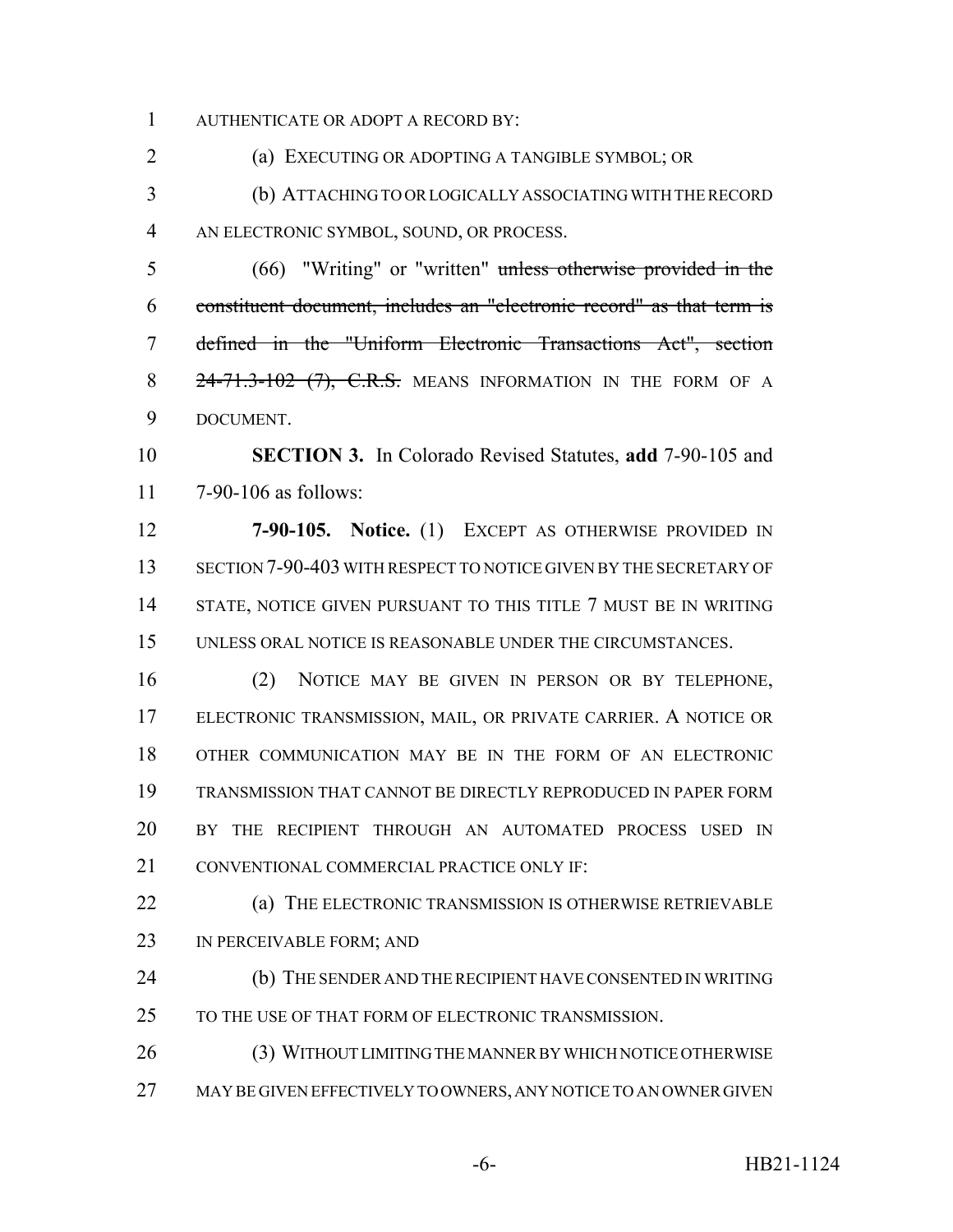BY AN ENTITY UNDER ANY PROVISION OF THIS TITLE 7 OR THE CONSTITUENT DOCUMENTS MAY BE GIVEN IN WRITING DIRECTED TO THE OWNER'S MAILING ADDRESS OR BY ELECTRONIC TRANSMISSION DIRECTED TO THE OWNER'S ELECTRONIC-MAIL ADDRESS, AS APPLICABLE, AS IT APPEARS ON THE RECORDS OF THE ENTITY, AND THE NOTICE IS EFFECTIVE AT THE EARLIEST OF:

(a) THE DATE RECEIVED;

 (b) FIVE DAYS AFTER MAILING IF THE NOTICE IS DEPOSITED IN THE UNITED STATES MAIL, POSTAGE PREPAID; OR

 (c) THE DATE SHOWN ON THE RETURN RECEIPT, IF MAILED BY REGISTERED OR CERTIFIED MAIL, RETURN RECEIPT REQUESTED, AND THE 12 RECEIPT IS SIGNED BY OR ON BEHALF OF THE ADDRESSEE.

 (4) WHEN ORAL NOTICE IS REASONABLE IN THE CIRCUMSTANCES 14 AS CONTEMPLATED BY SUBSECTION (1) OF THIS SECTION, THE ORAL NOTICE IS EFFECTIVE WHEN COMMUNICATED IF COMMUNICATED IN A COMPREHENSIBLE MANNER.

 (5) WITHOUT LIMITING THE MANNER BY WHICH NOTICE OTHERWISE MAY BE GIVEN EFFECTIVELY TO OWNERS, NOTICE GIVEN BY ELECTRONIC TRANSMISSION IS RECEIVED WHEN DELIVERED IF:

 (a) DIRECTED TO AN OWNER'S ELECTRONIC-MAIL ADDRESS PROVIDED BY THE OWNER UNLESS:

**(I)** THE OWNER HAS NOTIFIED THE ENTITY IN WRITING OR BY ELECTRONIC TRANSMISSION OF AN OBJECTION TO RECEIVING NOTICE BY ELECTRONIC MAIL; OR

**(II)** THE NOTICE IS PROHIBITED BY THIS TITLE 7 OR THE CONSTITUENT DOCUMENTS; AND

(b) THE NOTICE BY ELECTRONIC MAIL INCLUDES A PROMINENT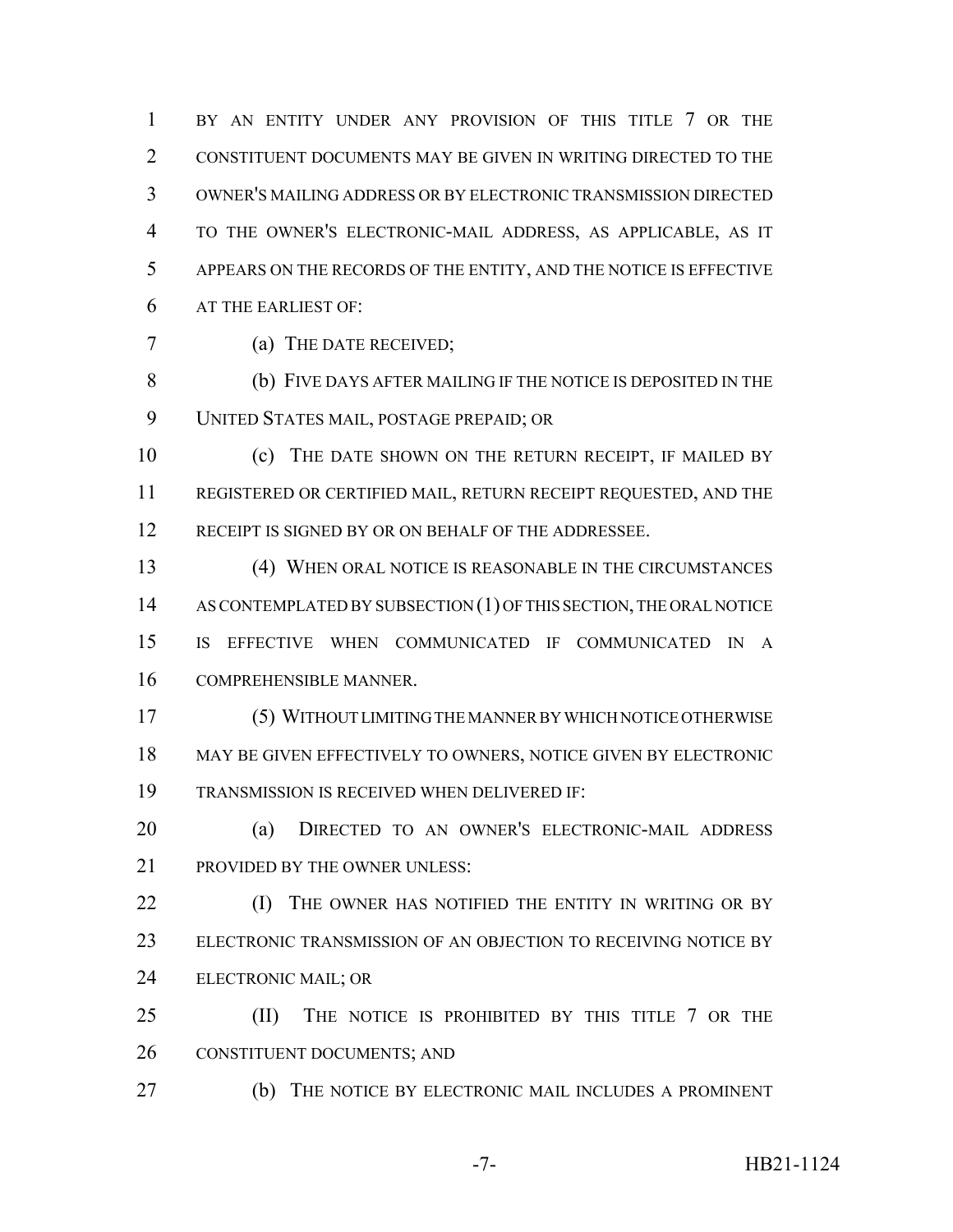LEGEND THAT THE COMMUNICATION IS AN IMPORTANT NOTICE REGARDING THE ENTITY.

 (6) IF THREE SUCCESSIVE NOTICES THAT ARE SENT TO AN OWNER PURSUANT TO THIS SECTION HAVE BEEN RETURNED AS UNDELIVERABLE, NO FURTHER NOTICES TO THE OWNER ARE NECESSARY UNTIL ANOTHER ADDRESS FOR THE OWNER IS MADE KNOWN TO THE ENTITY; EXCEPT THAT THE FAILURE TO PROVIDE THE NOTICE PURSUANT TO THIS SUBSECTION (6) DOES NOT INVALIDATE ANY MEETING OR OTHER ACTION.

 (7) AN AFFIDAVIT OF THE MANAGER, TRANSFER AGENT, OR OTHER AGENT OF THE ENTITY THAT NOTICE HAS BEEN GIVEN IS, IN THE ABSENCE OF FRAUD, PRIMA FACIE EVIDENCE OF THE FACTS STATED IN THE AFFIDAVIT.

 (8) NOTICE TO A DOMESTIC ENTITY OR TO A FOREIGN ENTITY AUTHORIZED TO TRANSACT BUSINESS OR CONDUCT ACTIVITIES IN THIS STATE MAY BE MAILED TO:

 (a) THE REGISTERED AGENT ADDRESS OF THE ENTITY'S REGISTERED AGENT; OR

 (b) THE ENTITY OR ITS MANAGER OR SECRETARY AT ITS PRINCIPAL OFFICE.

20 (9) IF THIS TITLE 7 PRESCRIBES NOTICE REQUIREMENTS FOR PARTICULAR CIRCUMSTANCES, THOSE REQUIREMENTS GOVERN. IF THE CONSTITUENT DOCUMENTS OF AN ENTITY PRESCRIBE NOTICE REQUIREMENTS NOT INCONSISTENT WITH THIS SECTION OR OTHER PROVISIONS OF THIS TITLE 7, THOSE REQUIREMENTS GOVERN.

 (10) (a) A DOMESTIC ENTITY HAS GIVEN NOTICE OR HAS DELIVERED ANY DOCUMENT UNDER THIS TITLE 7 OR PURSUANT TO THE CONSTITUENT DOCUMENTS TO ALL OWNERS WHO SHARE A COMMON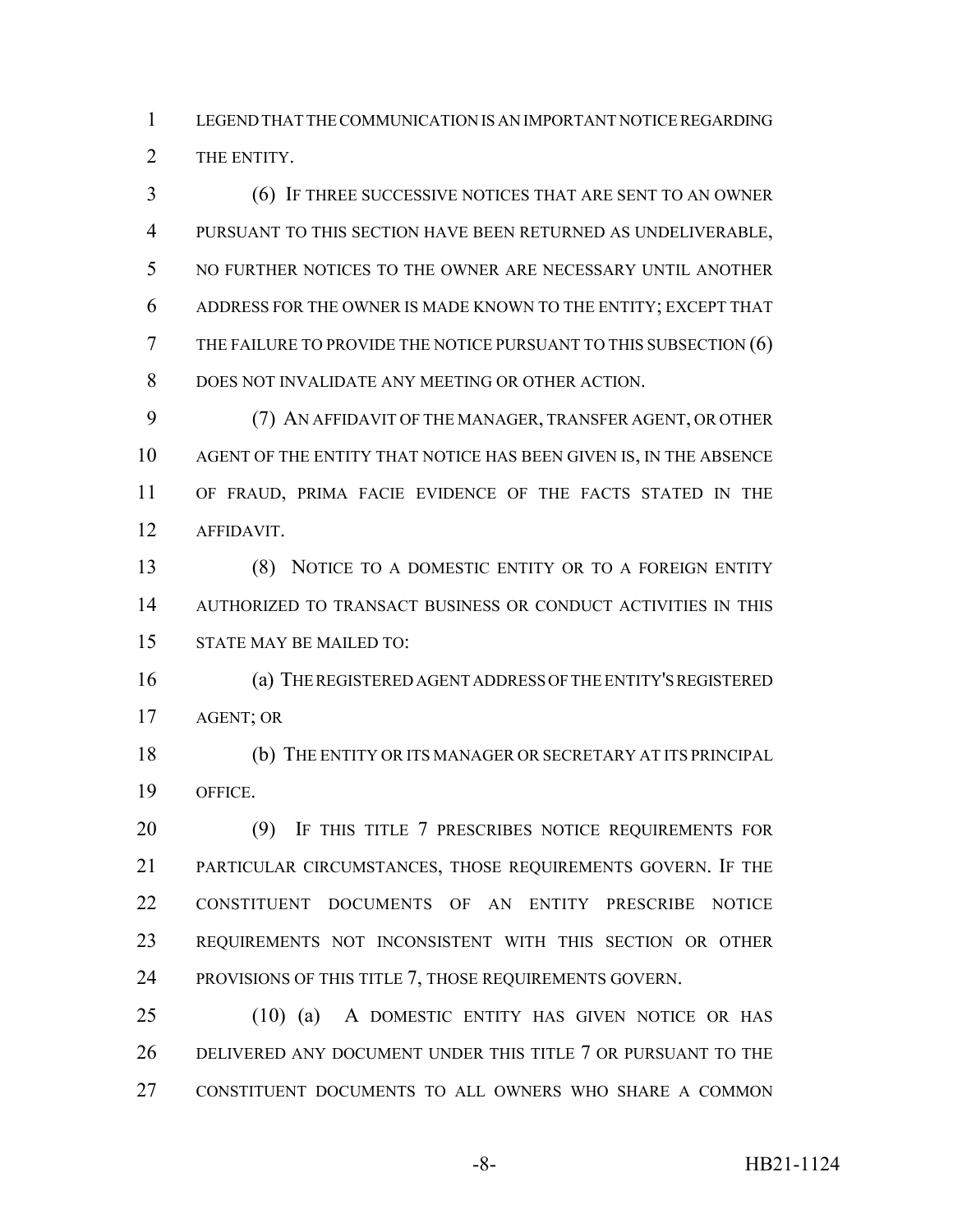ADDRESS IF:

 (I) THE DOMESTIC ENTITY DELIVERS ONE COPY OF THE DOCUMENT TO THE COMMON ADDRESS;

 (II) THE DOMESTIC ENTITY ADDRESSES THE DOCUMENT TO THE OWNERS EITHER AS A GROUP, TO EACH OF THE OWNERS INDIVIDUALLY, OR TO THE OWNERS IN A FORM TO WHICH EACH OF THE OWNERS HAS CONSENTED; AND

8 (III) EACH OF THE OWNERS CONSENTS TO DELIVERY OF A SINGLE COPY OF THE DOCUMENT TO THE OWNERS' COMMON ADDRESS.

10 (b) THE CONSENT DESCRIBED IN SUBSECTIONS  $(10)(a)(II)$  and 11 (10)(a)(III) OF THIS SECTION IS REVOCABLE BY AN OWNER WHO DELIVERS NOTICE OF REVOCATION TO THE DOMESTIC ENTITY. IF THE NOTICE OF REVOCATION IS DELIVERED, THE DOMESTIC ENTITY SHALL BEGIN PROVIDING INDIVIDUAL NOTICES OR DOCUMENTS TO THE REVOKING OWNER NO LATER THAN THIRTY DAYS AFTER DELIVERY OF THE NOTICE OF REVOCATION.

 (c) AN OWNER WHO FAILS TO OBJECT BY NOTICE TO THE DOMESTIC ENTITY WITHIN SIXTY DAYS AFTER NOTICE BY THE ENTITY OF ITS INTENTION TO DELIVER SINGLE COPIES OF NOTICES OR DOCUMENTS TO OWNERS WHO SHARE A COMMON ADDRESS AS PERMITTED BY SUBSECTION 21 (10)(a) OF THIS SECTION IS DEEMED TO HAVE CONSENTED TO RECEIVING A 22 SINGLE COPY AT THE COMMON ADDRESS IF THE NOTICE OF INTENTION EXPLAINS THAT CONSENT MAY BE REVOKED AND THE METHOD FOR REVOKING CONSENT.

 **7-90-106. Relation to electronic signatures in global and national commerce act.** THIS ARTICLE 90 MODIFIES, LIMITS, OR SUPERSEDES THE FEDERAL "ELECTRONIC SIGNATURES IN GLOBAL AND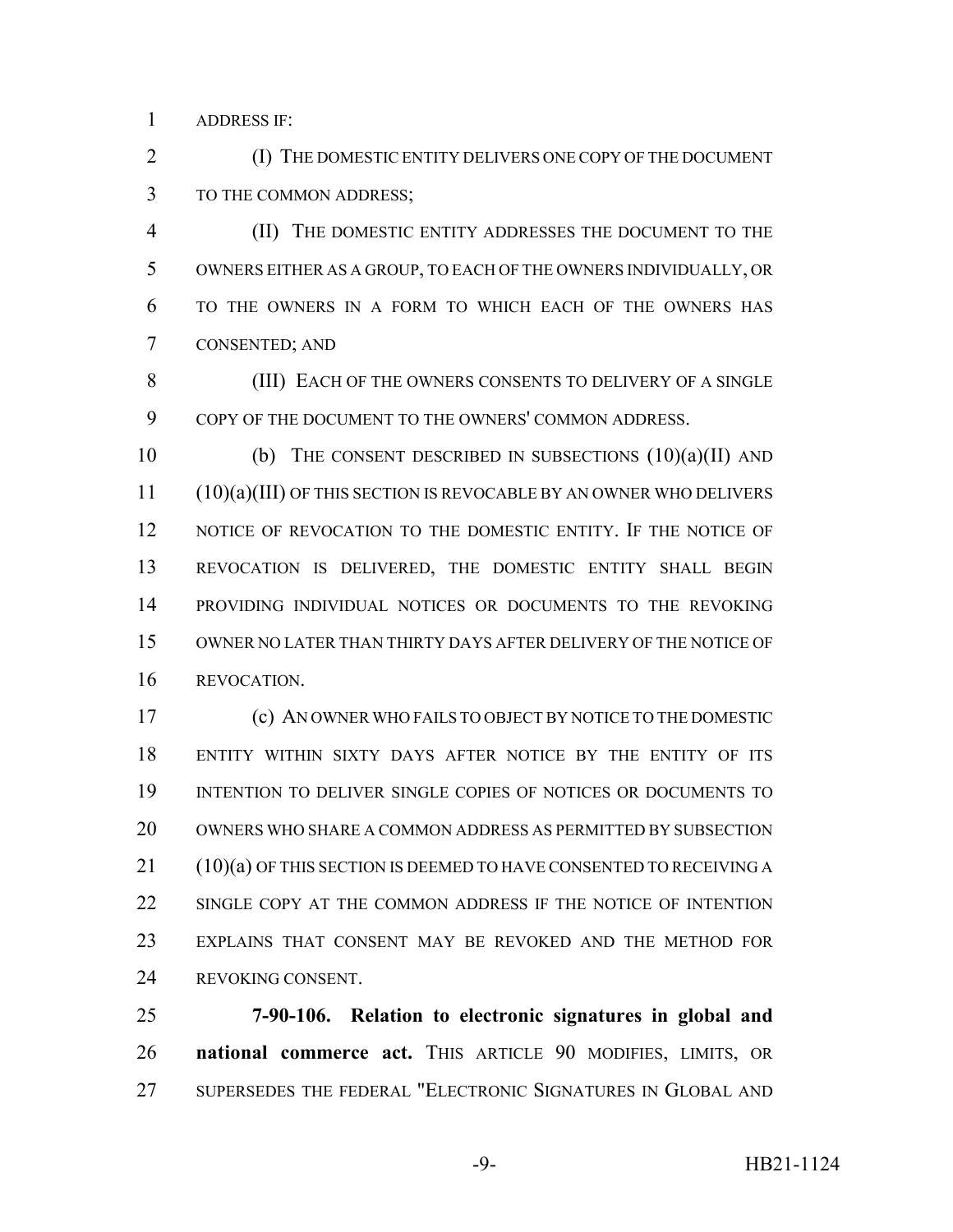NATIONAL COMMERCE ACT", 15U.S.C. SEC. 7001 ET SEQ., BUT DOES NOT 2 MODIFY, LIMIT, OR SUPERSEDE SECTION 101 (c) OF THAT ACT, 15 U.S.C. SEC. 7001 (c), OR AUTHORIZE ELECTRONIC DELIVERY OF ANY OF THE NOTICES DESCRIBED IN SECTION 103 (b) OF THAT ACT, 15U.S.C. SEC.7003 (b).

 **SECTION 4.** In Colorado Revised Statutes, 7-90-306, **amend** (3) as follows:

 **7-90-306. Filing duty of secretary of state - manner of filing.** (3) If the secretary of state permits a document to be delivered in a physical medium and the secretary of state refuses to file the document, the secretary of state shall return it to any individual who has been identified, pursuant to section 7-90-301 (8), as having caused the document to be delivered for filing at the address provided for that 14 individual, together with a written notice providing a brief explanation of the reason for the refusal, within ten days after the document was 16 delivered to the secretary of state; except that no return or notice shall be IS required with respect to a periodic report that the secretary of state has refused to file.

 **SECTION 5.** In Colorado Revised Statutes, 7-90-911, **amend** (2) as follows:

 **7-90-911. Disposition of known claims by notification.** (2) A 22 dissolved domestic entity may deliver written notice under this subsection (2) to any person at any time on or after the effective date of the 24 dissolution. The notice contemplated in this subsection (2) shall MUST state that, unless sooner barred by any other statute limiting actions, any claim of that person against the dissolved domestic entity will be barred 27 if an action to enforce the claim is not commenced by a deadline that is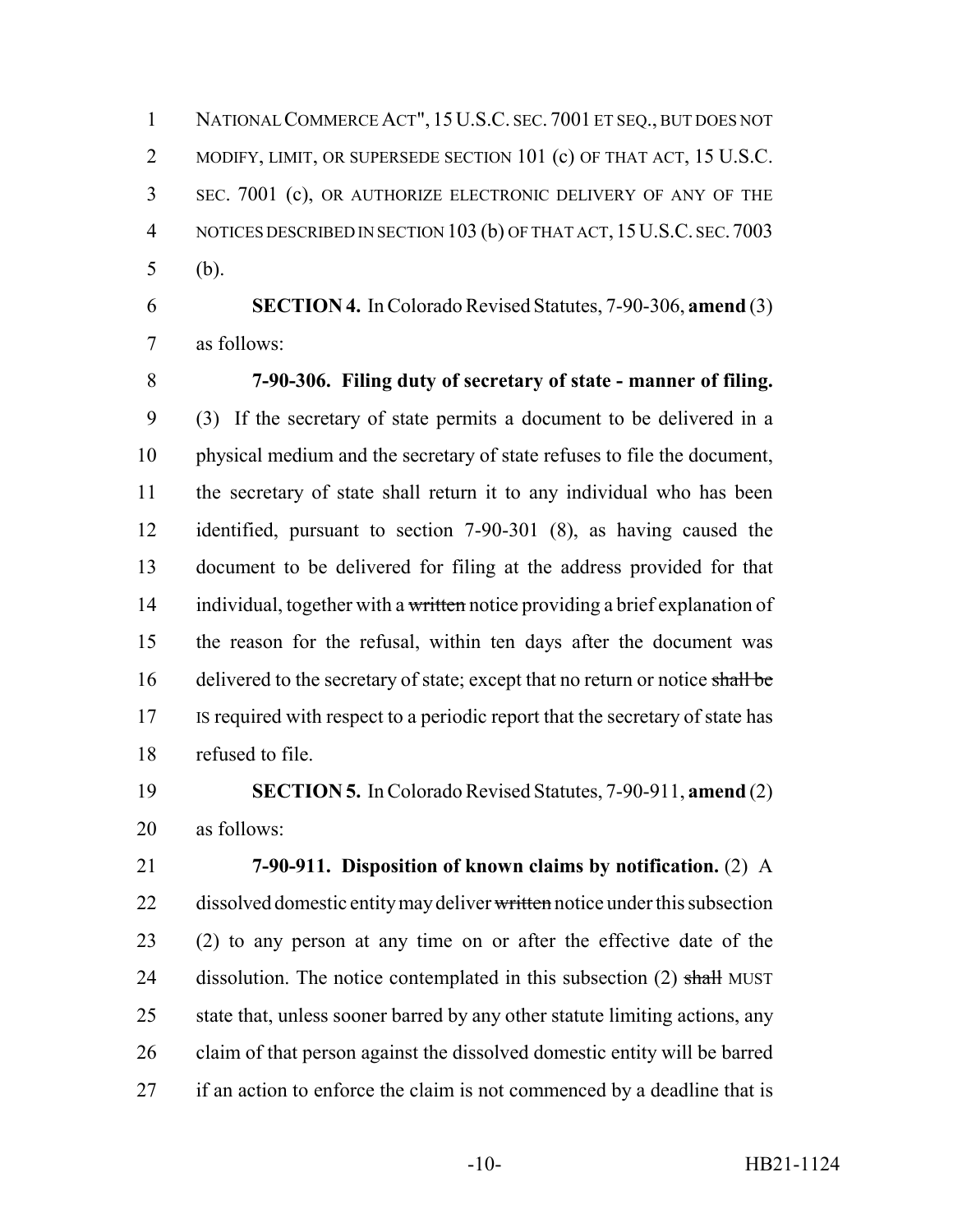| $\mathbf{1}$   | stated in the notice, which deadline shall not be less than two years after  |
|----------------|------------------------------------------------------------------------------|
| $\overline{2}$ | the delivery of notice. The notice may contain such other information as     |
| 3              | the dissolved entity determines to include, including information            |
| $\overline{4}$ | regarding procedures facilitating the processing of claims against the       |
| 5              | dissolved entity; except that no obligations on persons having claims        |
| 6              | against the dissolved entity shall be imposed or implied that do not exist   |
| $\tau$         | at law.                                                                      |
| 8              | <b>SECTION 6.</b> In Colorado Revised Statutes, 7-101-401, repeal            |
| 9              | $(15)$ as follows:                                                           |
| 10             | 7-101-401. General definitions. As used in articles 101 to 117 of            |
| 11             | this title 7, unless the context otherwise requires:                         |
| 12             | $(15)$ "Effective date of notice" has the meaning set forth in section       |
| 13             | $7 - 101 - 402.$                                                             |
| 14             | <b>SECTION 7.</b> In Colorado Revised Statutes, repeal 7-101-402 as          |
| 15             | follows:                                                                     |
| 16             | 7-101-402. Notice. $(1)$ Notice given pursuant to articles 101 to            |
| 17             | 117 of this title shall be in writing unless oral notice is reasonable under |
| 18             | the circumstances.                                                           |
| 19             | (2) Notice may be given in person; by telephone, telegraph,                  |
| 20             | teletype, electronically transmitted facsimile, or other form of wire or     |
| 21             | wireless delivery; or by mail or private carrier.                            |
| 22             | $(3)$ Written notice by a corporation to its shareholders, if in a           |
| 23             | comprehensible form, is effective as to each shareholder when mailed, if     |
| 24             | mailed addressed to the shareholder's address shown in the corporation's     |
| 25             | current record of shareholders. If three successive notices given to a       |
| 26             | shareholder pursuant to this subsection $(3)$ have been returned as          |
| 27             | undeliverable, no further notices to such shareholder shall be necessary     |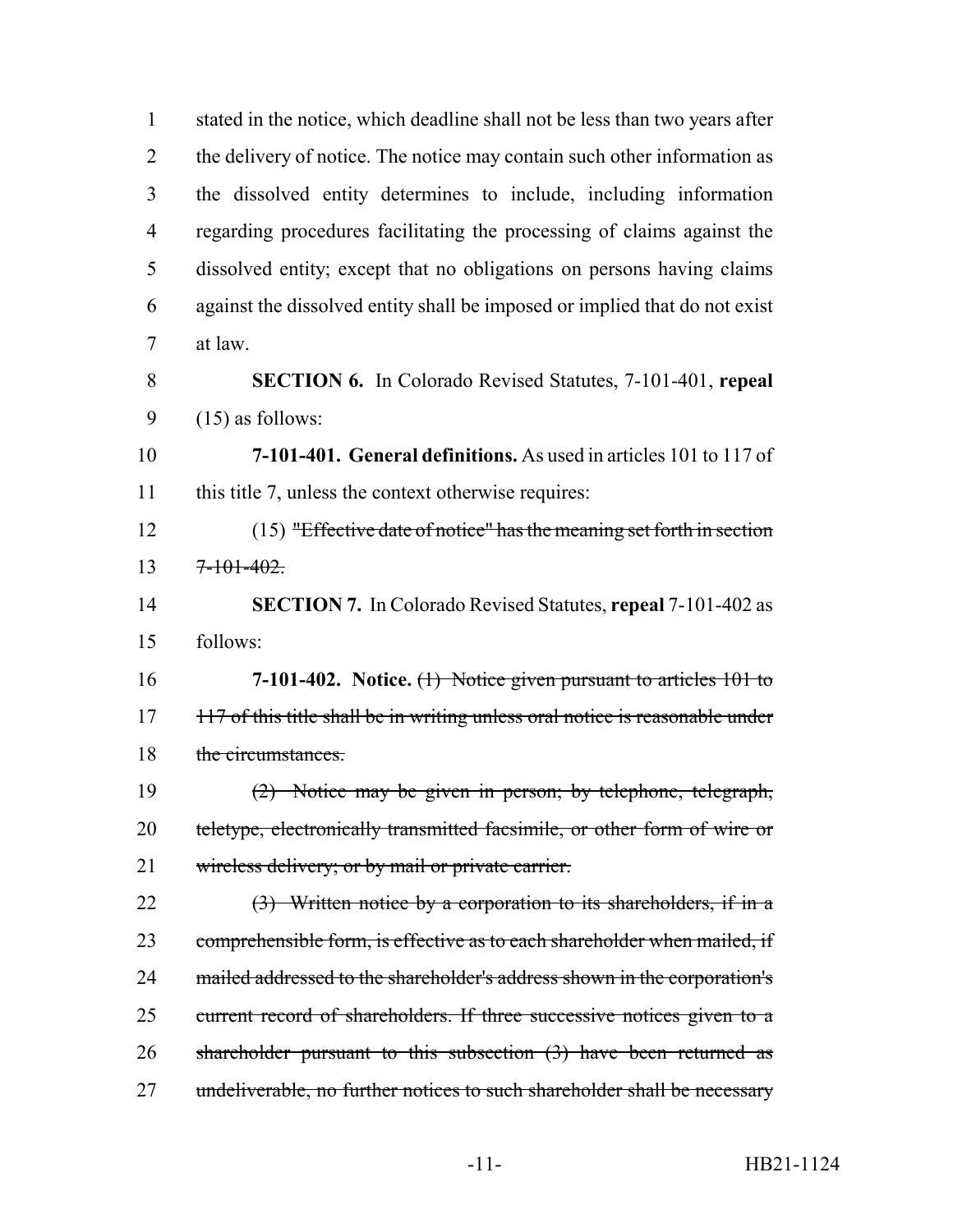1 until another address for the shareholder is made known to the 2 corporation.

 (4) Written notice to a domestic corporation or to a foreign corporation authorized to transact business or conduct activities in this 5 state may be mailed to the registered agent address of its registered agent or to the corporation or its secretary at its principal office. (5) Except as provided in subsection (3) of this section, written notice, if in a comprehensible form, is effective at the earliest of: (a) The date received; (b) Five days after mailing; or (c) The date shown on the return receipt, if mailed by registered 12 or certified mail, return receipt requested, and the receipt is signed by or on behalf of the addressee. (6) Oral notice is effective when communicated if communicated in a comprehensible manner. 16 (7) Repealed. 17 (8) If articles 101 to 117 of this title prescribe notice requirements for particular circumstances, those requirements govern. If the articles of incorporation or bylaws prescribe notice requirements not inconsistent 20 with this section or other provisions of articles 101 to 117 of this title, 21 those requirements govern.  $(9)$  (a) A domestic corporation has given written notice or any 23 other report or statement under articles 101 to 117 of this title 7, the 24 articles of incorporation, or the bylaws to all shareholders who share a common address if: 26 (I) The domestic corporation delivers one copy of the notice,

27 report, or statement to the common address;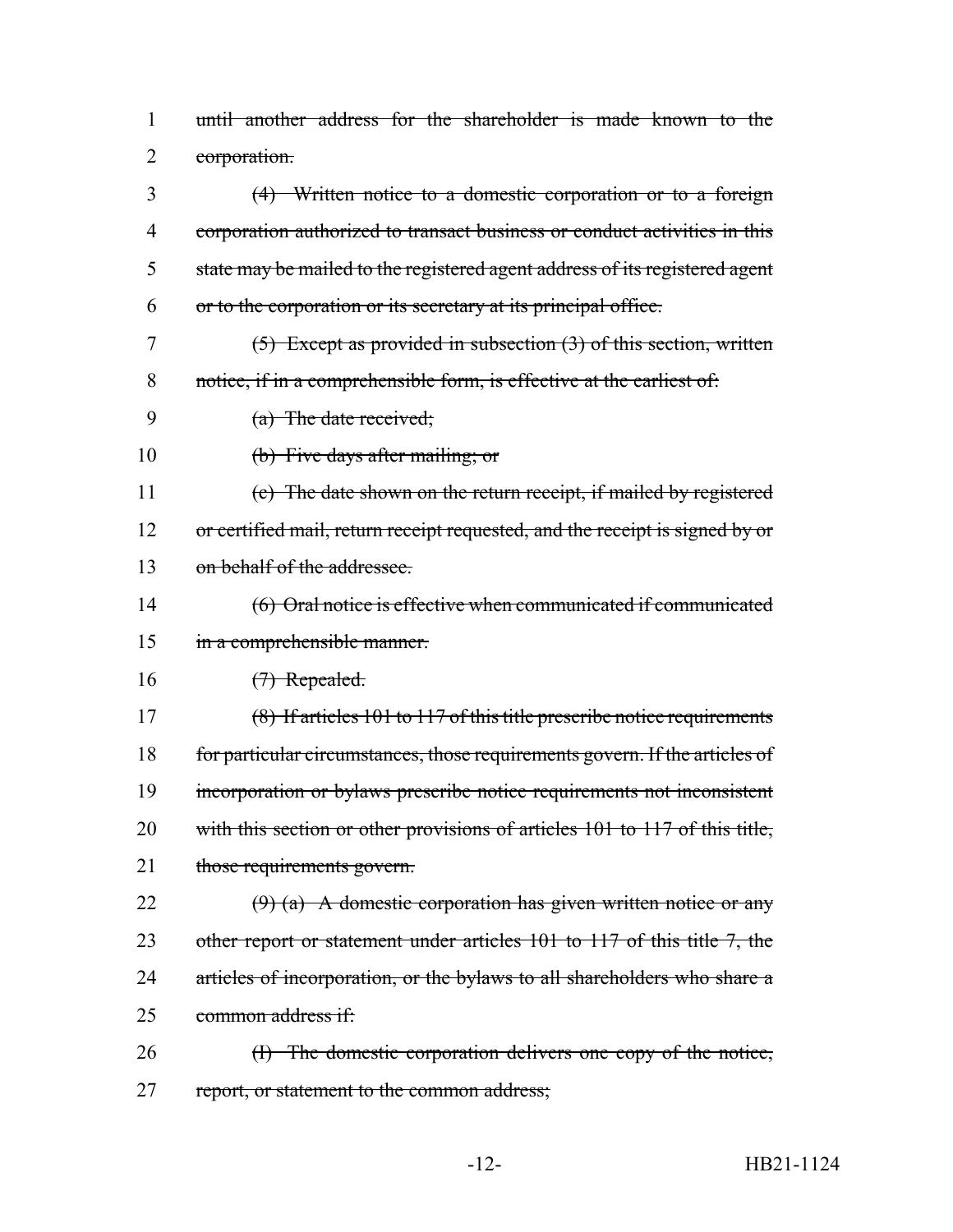(II) The domestic corporation addresses the notice, report, or 2 statement to those shareholders either as a group or to each of those shareholders individually or to the shareholders in a form to which each of those shareholders has consented; and

5 (III) Each of those shareholders consents to delivery of a single 6 copy of the notice, report, or statement to the shareholders' common 7 address.

8 (b) The consent described in subsections  $(9)(a)(H)$  and  $(9)(a)(HH)$ 9 of this section is revocable by a shareholder who delivers written notice 10 of revocation to the domestic corporation. If the written notice of 11 revocation is delivered, the domestic corporation shall begin providing 12 individual notices, reports, or other statements to the revoking 13 shareholder no later than thirty days after delivery of the written notice of 14 revocation.

15 (c) A shareholder who fails to object by written notice to the 16 domestic corporation within sixty days after written notice by the 17 corporation of its intention to deliver single copies of notices, reports, or 18 statements to shareholders who share a common address as permitted by 19 subsection  $(9)(a)$  of this section is deemed to have consented to receiving 20 a single copy at the common address if the notice of intention explains 21 that consent may be revoked and the method for revoking.

22 **SECTION 8.** In Colorado Revised Statutes, 7-103-106, **amend** 23 (4)(d) and  $(8)(g)(I)(A)$  as follows:

24 **7-103-106. Ratification of defective corporate actions -** 25 **definitions.** (4) **Notice requirements.** (d) A notice required by this 26 section may be given in any manner permitted by section  $7-101-402$ 27 7-90-105 and, for any corporation subject to the reporting requirements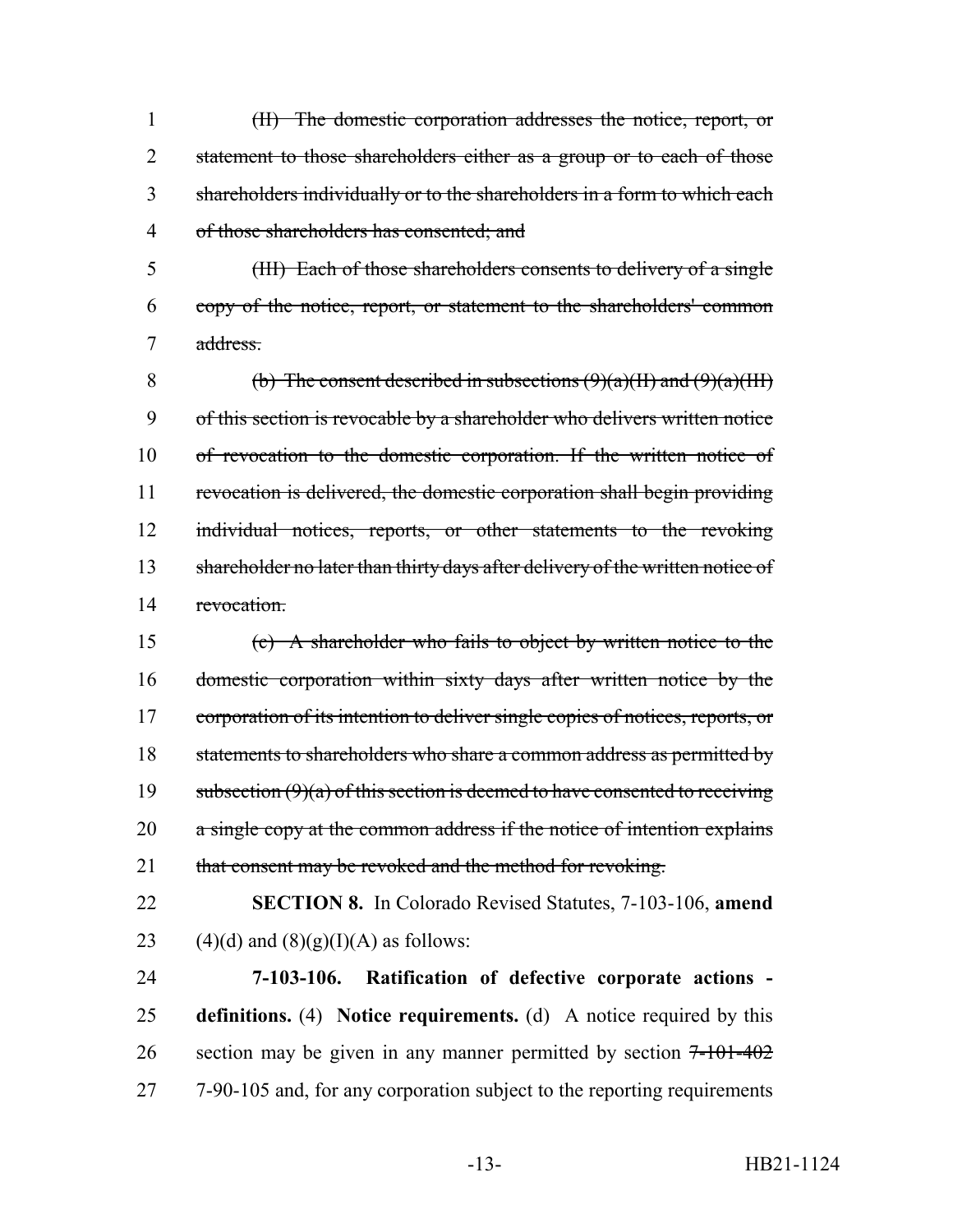of section 13 or 15 (d) of the federal "Securities Exchange Act of 1934", as amended, 15 U.S.C. sec. 78m and 15 U.S.C. sec. 78m (d), may be given by means of a filing or furnishing of the notice with the United States securities and exchange commission.

(8) **Definitions.** As used in this section:

 $(9)(1)$  "Validation effective time", with respect to any defective corporate action ratified under this section, means the later of:

 (A) The time at which the ratification of the defective corporate action is approved by the shareholders or, if approval of shareholders is not required, the time at which the notice required by subsection (4) of 11 this section takes effect in accordance with section  $7-101-402$  7-90-105; and

 **SECTION 9.** In Colorado Revised Statutes, 7-107-101, **amend** (2) as follows:

 **7-107-101. Annual meeting.** (2) UNLESS THE BOARD OF DIRECTORS DETERMINES TO HOLD THE MEETING SOLELY BY MEANS OF 17 REMOTE COMMUNICATION IN ACCORDANCE WITH SECTION 7-107-108:

 (a) Annual shareholders' meetings may be held in or out of this state at the place stated in or fixed in accordance with the bylaws, or, if 20 not so stated IN or fixed IN ACCORDANCE WITH THE BYLAWS, at a place 21 stated in or fixed in accordance with a resolution of the board of directors. 22 (b) If no place is  $\pi$  so stated IN or fixed PURSUANT TO SUBSECTION (2)(a) OF THIS SECTION, annual meetings shall be held at the corporation's principal office.

 **SECTION 10.** In Colorado Revised Statutes, 7-107-102, **amend** (3) as follows:

**7-107-102. Special meeting.** (3) UNLESS THE BOARD OF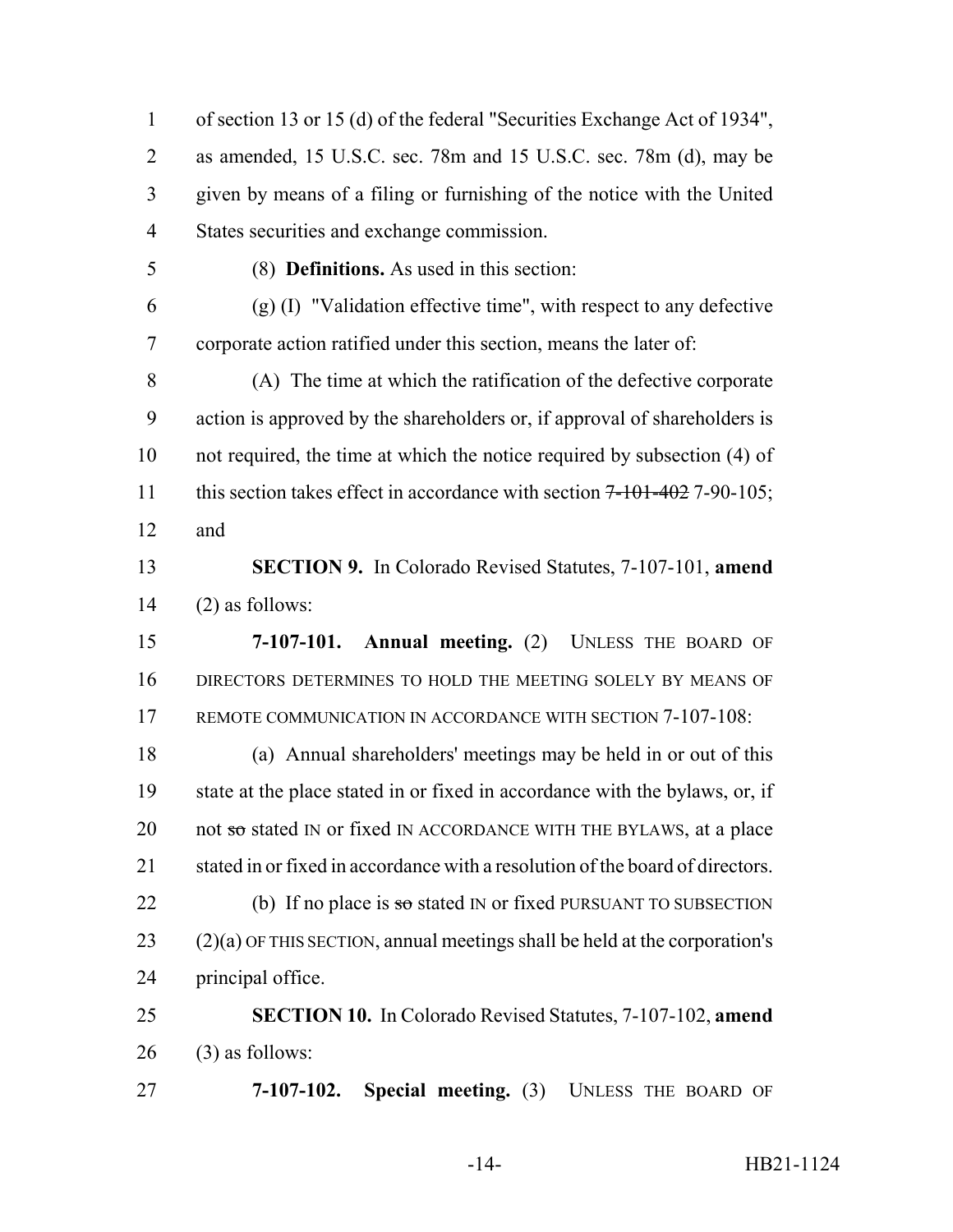1 DIRECTORS DETERMINES TO HOLD THE MEETING SOLELY BY MEANS OF 2 REMOTE COMMUNICATION IN ACCORDANCE WITH SECTION 7-107-108:

 (a) Special shareholders' meetings may be held in or out of this state at the place stated in or fixed in accordance with the bylaws, or, if 5 not so stated IN or fixed IN ACCORDANCE WITH THE BYLAWS, at a place stated in or fixed in accordance with a resolution of the board of directors.

 $7$  (b) If no place is so stated IN or fixed PURSUANT TO SUBSECTION 8 (3)(a) OF THIS SECTION, special meetings shall be held at the corporation's 9 principal office.

10 **SECTION 11.** In Colorado Revised Statutes, 7-107-104, **amend** 11 (2), (3), (4), (5.5), and (7) as follows:

12 **7-107-104. Action without meeting.** (2) (a) No action taken 13 pursuant to this section shall be IS effective unless, within sixty days after 14 the date the corporation first receives a writing DOCUMENT describing and 15 consenting to the action and signed by a shareholder, the corporation has 16 received writings DOCUMENTS that describe and consent to the action, 17 signed by shareholders holding at least the number of shares entitled to 18 vote on the action as required by subsection  $(1)$  or  $(1.5)$  of this section, as 19 the case may be, disregarding any such writing DOCUMENT that has been 20 revoked pursuant to subsection  $(3)$  of this section. The bylaws may 21 provide for the receipt of any such writing by the corporation by 22 electronically transmitted facsimile or other form of wire or wireless 23 communication providing the corporation with a complete copy thereof, 24 including a copy of the signature thereto.

25 (b) (I) Action taken pursuant to this section  $\frac{\text{shall}}{\text{beh}}$  is effective 26 as of the date the corporation receives the last writing DOCUMENT 27 necessary to effect the action unless all of the writings DOCUMENTS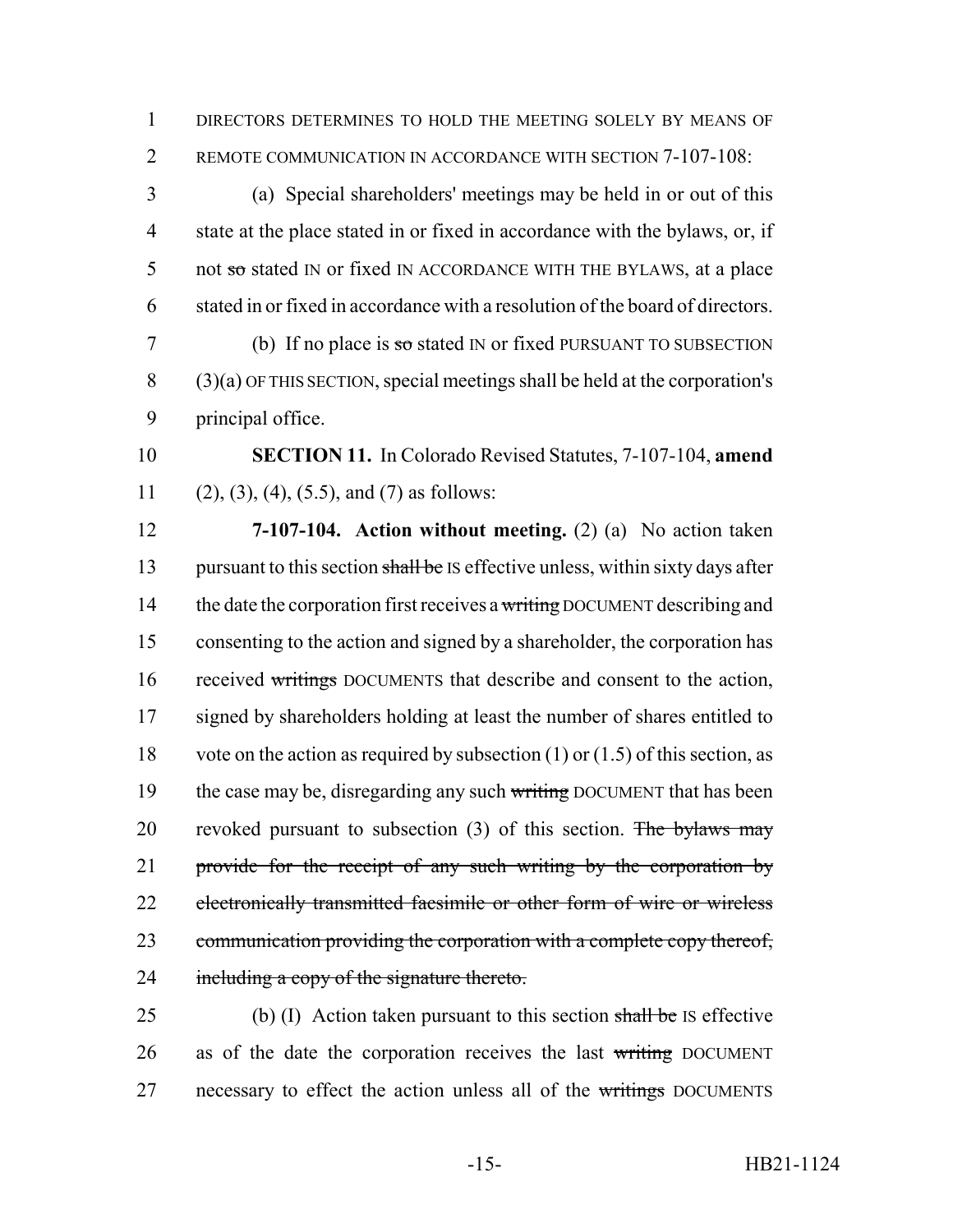necessary to effect the action state another date as the effective date of the 2 action, in which case such THE stated date shall be IS the effective date of the action.

 (II) A CONSENT GIVEN BY ELECTRONIC TRANSMISSION IS DELIVERED TO THE CORPORATION UPON THE EARLIEST OF:

 (A) WHEN THE CONSENT ENTERS AN INFORMATION PROCESSING SYSTEM, IF ANY, DESIGNATED BY THE CORPORATION FOR RECEIVING CONSENTS IF THE ELECTRONIC TRANSMISSION IS IN A FORM CAPABLE OF BEING PROCESSED BY THAT SYSTEM AND THE CORPORATION IS ABLE TO RETRIEVE THAT ELECTRONIC TRANSMISSION.WHETHER THE CORPORATION HAS DESIGNATED AN INFORMATION PROCESSING SYSTEM TO RECEIVE CONSENTS IS DETERMINED BY THE ARTICLES OF INCORPORATION, THE 13 BYLAWS, OR FROM THE CONTEXT AND SURROUNDING CIRCUMSTANCES, 14 INCLUDING THE CONDUCT OF THE CORPORATION.

 (B) WHEN A PAPER REPRODUCTION OF THE CONSENT IS DELIVERED TO THE CORPORATION'S PRINCIPAL PLACE OF BUSINESS OR AN OFFICER OR AGENT OF THE CORPORATION HAVING CUSTODY OF THE BOOK IN WHICH PROCEEDINGS OF MEETINGS OF SHAREHOLDERS OR MEMBERS ARE RECORDED;

20 (C) WHEN A PAPER REPRODUCTION OF THE CONSENT IS DELIVERED TO THE CORPORATION'S REGISTERED OFFICE IN THIS STATE BY HAND OR BY 22 CERTIFIED OR REGISTERED MAIL, RETURN RECEIPT REQUESTED; OR (D) WHEN DELIVERED IN SUCH OTHER MANNER, IF ANY, PROVIDED BY RESOLUTION OF THE BOARD OF DIRECTORS OR GOVERNING BODY OF

THE CORPORATION.

 (III) A CONSENT GIVEN BY ELECTRONIC TRANSMISSION IS DELIVERED UNDER THIS SECTION EVEN IF NO PERSON IS AWARE OF ITS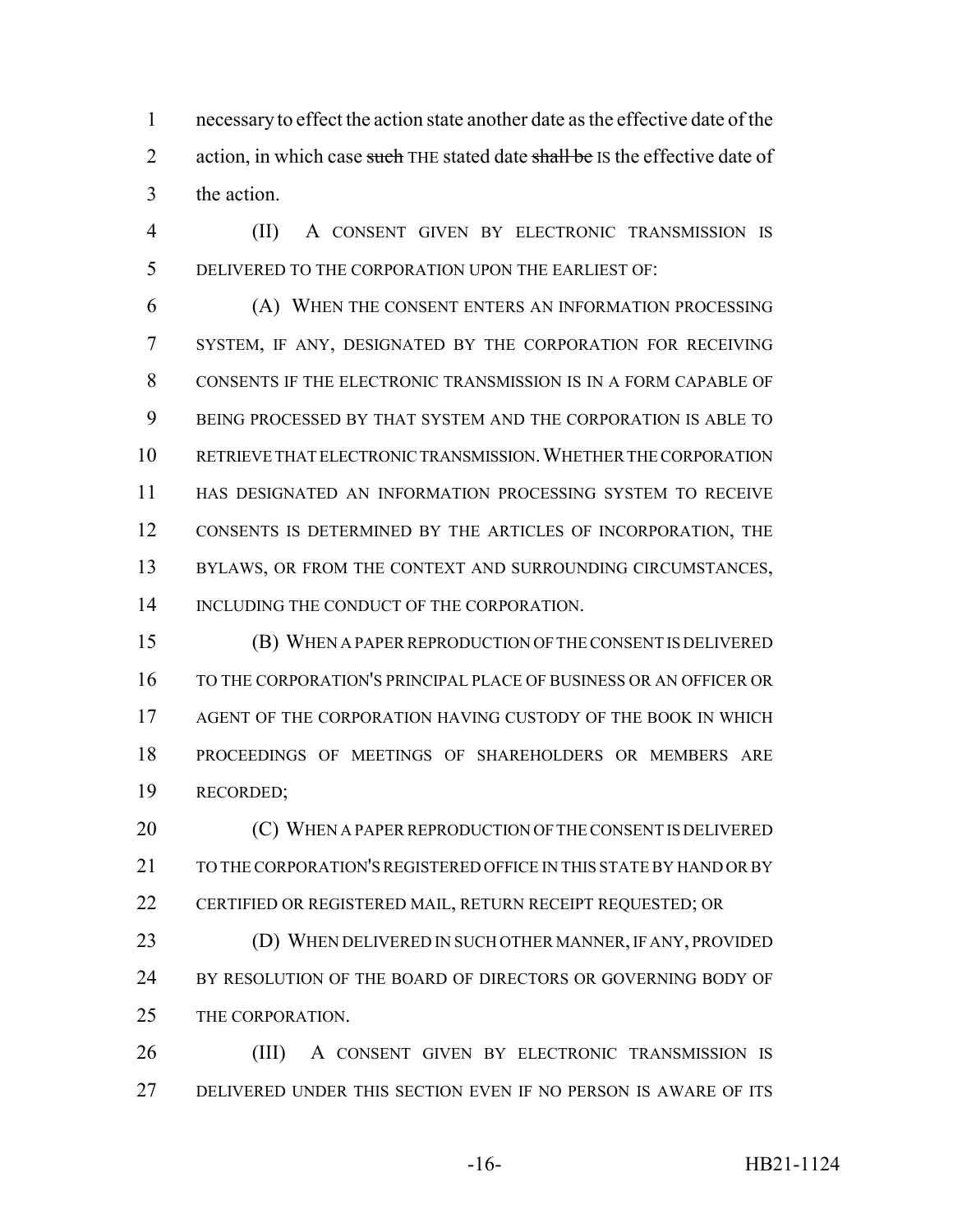RECEIPT. RECEIPT OF AN ELECTRONIC ACKNOWLEDGMENT FROM AN INFORMATION PROCESSING SYSTEM ESTABLISHES THAT A CONSENT GIVEN BY ELECTRONIC TRANSMISSION WAS RECEIVED BUT DOES NOT, BY ITSELF, ESTABLISH THAT THE CONTENT SENT CORRESPONDS TO THE CONTENT RECEIVED.

 (3) Any shareholder who has signed a writing DOCUMENT describing and consenting to action taken pursuant to this section may 8 revoke such THE consent by a writing DOCUMENT signed and dated by the shareholder describing the action and stating that the shareholder's prior 10 consent thereto is revoked, if such writing THE DOCUMENT is received by the corporation prior to the effectiveness of the action.

 (4) If not otherwise fixed under subsection (7) of this section or 13 section 7-107-107, the record date for determining shareholders entitled to take action pursuant to this section or entitled to be given notice under subsection (5.5) of this section of action taken pursuant to this section is 16 the date the corporation first receives a writing DOCUMENT upon which the action is taken pursuant to this section.

 (5.5) If action is taken under subsection (1) of this section with less than unanimous consent of all shareholders entitled to vote upon the action, the corporation or shareholders taking the action shall, upon 21 receipt by the corporation of all writings DOCUMENTS necessary to effect 22 the action, give notice of the action to all shareholders who were entitled to vote upon the action but who have not consented to the action in the 24 manner provided in subsection  $(1)$  of this section. The notice shall MUST contain or be accompanied by the same material, if any, that would have 26 been required under articles 101 to 117 of this title TITLE 7 to be given to shareholders in or with a notice of the meeting at which the action would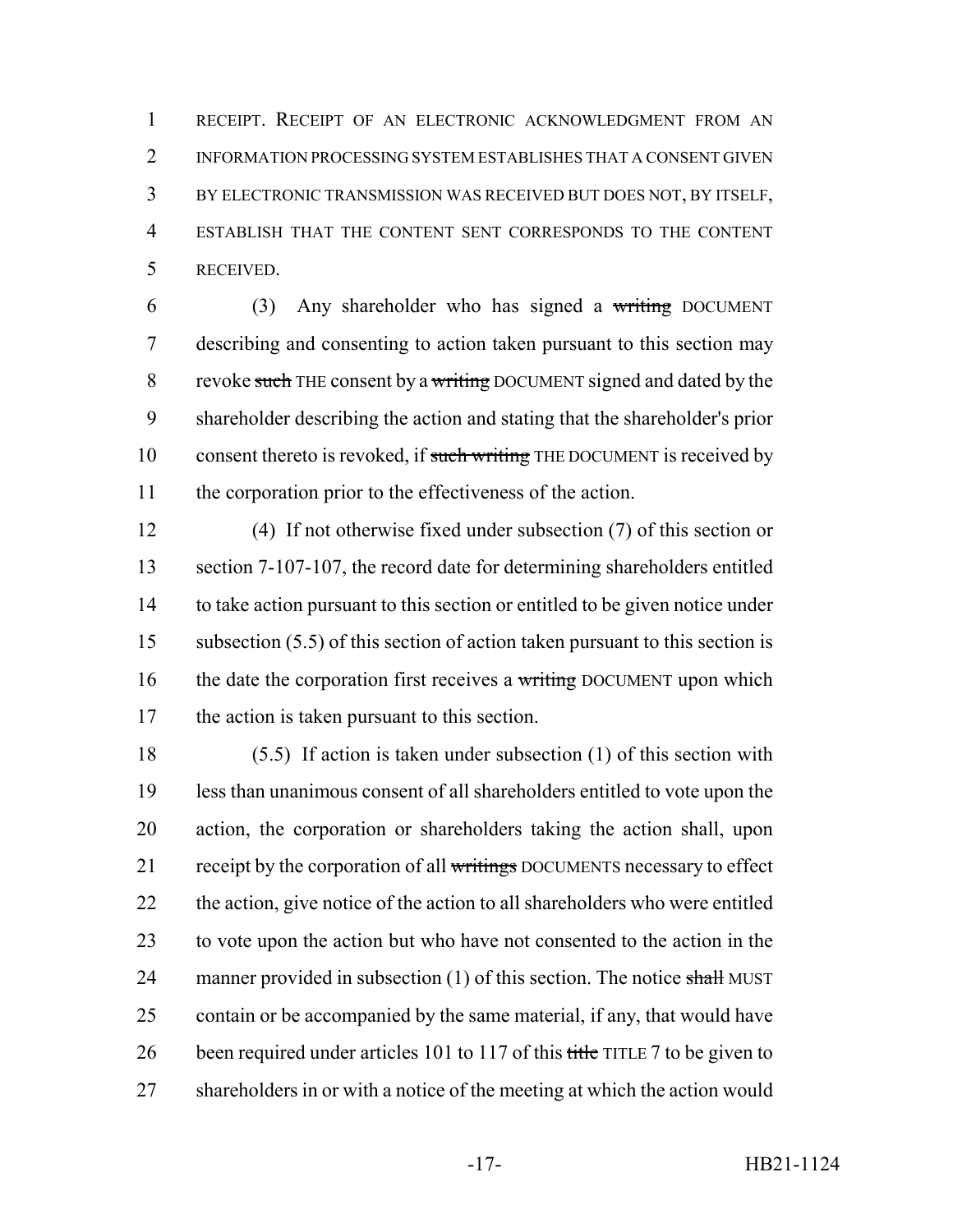have been submitted to the shareholders.

 (7) The district court for the county in this state in which the street address of the corporation's principal office is located or, if the corporation has no principal office in this state, the district court for the county in which the street address of its registered agent is located, or, if the corporation has no registered agent, the district court for the city and county of Denver may, upon application of the corporation or any shareholder who would be entitled to vote on the action at a shareholders' meeting, summarily state a record date for determining shareholders 10 entitled to sign writings DOCUMENTS consenting to an action under this section and may enter other orders necessary or appropriate to effect the purposes of this section.

 **SECTION 12.** In Colorado Revised Statutes, 7-107-105, **amend** 14  $(1)$  and  $(5)$  as follows:

 **7-107-105. Notice of meeting.** (1) A corporation shall give notice 16 to shareholders of the date, time, and place, IF ANY, of each annual and special shareholders' meeting no fewer than ten nor more than sixty days before the date of the meeting; except that, if the number of authorized shares is to be increased, THE CORPORATION SHALL GIVE at least thirty 20 days' notice. shall be given. Unless articles 101 to 117 of this title TITLE 21 7 or the articles of incorporation require otherwise, the corporation is required to give notice only to shareholders entitled to vote at the meeting.

24 (5) (a) Subject to the next sentence of this subsection  $(5)$ 25 SUBSECTION (5)(b) OF THIS SECTION and unless otherwise required by the bylaws, if an annual or special shareholders' meeting is adjourned to a 27 different date, time, or place, IF ANY, notice need not be given of the new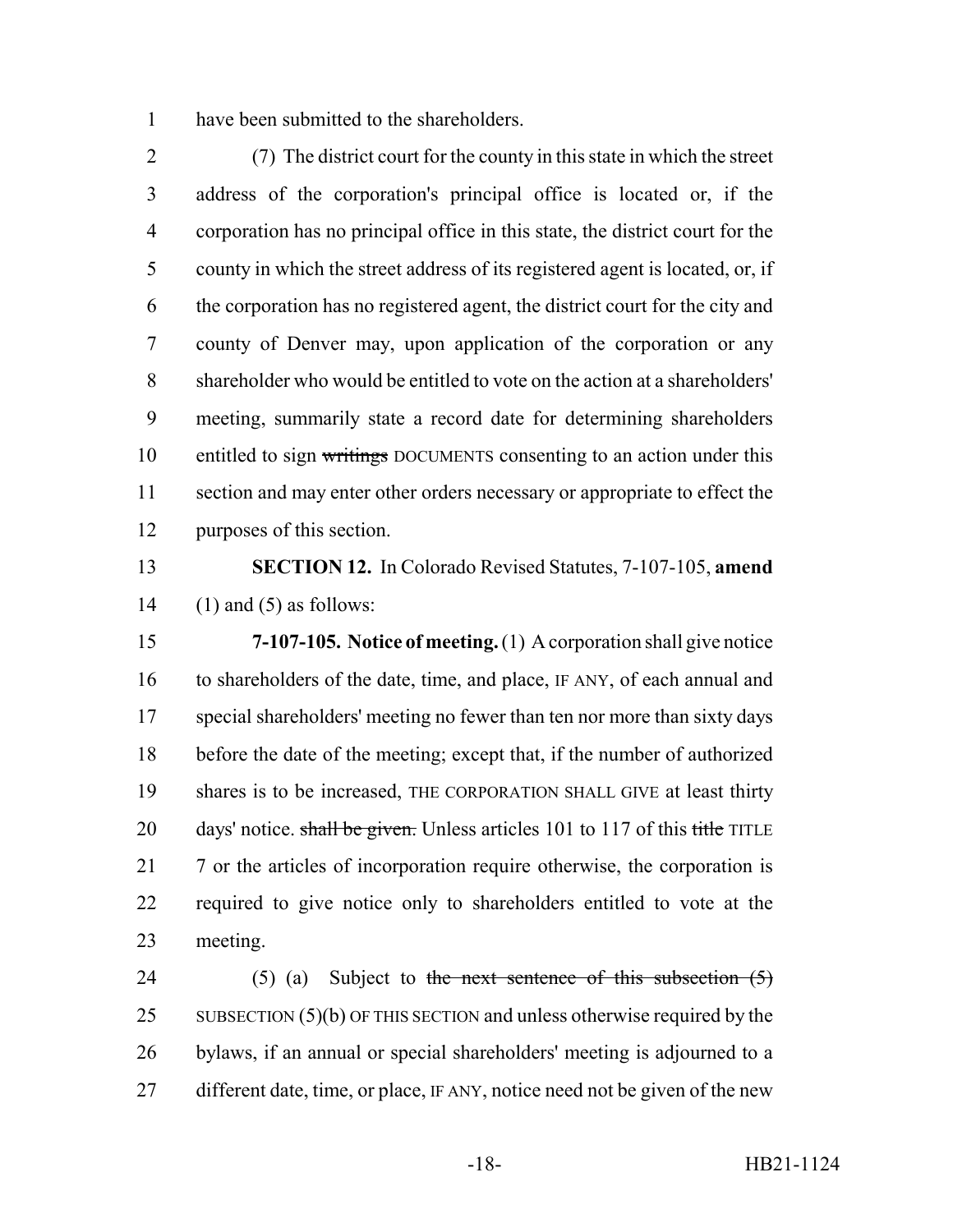date, time, or place, IF ANY, if the new date, time, or place, IF ANY, is announced at the meeting before adjournment.

 (b) If a new record date for the adjourned meeting is or must be fixed under section 7-107-107, notice of the adjourned meeting shall be given under this section to persons who are shareholders as of the new record date.

 **SECTION 13.** In Colorado Revised Statutes, **repeal and reenact, with amendments,** 7-107-108 as follows:

 **7-107-108. Remote participation in shareholders' meetings - meetings held solely by remote participation.** (1) SHAREHOLDERS OF ANY CLASS OR SERIES OF SHARES MAY PARTICIPATE IN ANY MEETING OF SHAREHOLDERS BY MEANS OF REMOTE COMMUNICATION TO THE EXTENT THE BOARD OF DIRECTORS AUTHORIZES PARTICIPATION FOR THAT CLASS OR SERIES. PARTICIPATION AS A SHAREHOLDER BY MEANS OF REMOTE COMMUNICATION IS SUBJECT TO SUCH GUIDELINES AND PROCEDURES AS THE BOARD OF DIRECTORS ADOPTS AND MUST BE IN CONFORMITY WITH 17 SUBSECTION (2) OF THIS SECTION.

 (2) SHAREHOLDERS PARTICIPATING IN A SHAREHOLDERS' MEETING BY MEANS OF REMOTE COMMUNICATION SHALL BE DEEMED PRESENT AND MAY VOTE AT SUCH A MEETING IF THE CORPORATION HAS IMPLEMENTED REASONABLE MEASURES TO:

 (a) VERIFY THAT EACH PERSON PARTICIPATING REMOTELY AS A SHAREHOLDER IS A SHAREHOLDER; AND

 (b) PROVIDE THE SHAREHOLDERS A REASONABLE OPPORTUNITY TO PARTICIPATE IN THE MEETING AND TO VOTE ON MATTERS SUBMITTED TO THE SHAREHOLDERS, INCLUDING AN OPPORTUNITY TO COMMUNICATE AND 27 TO READ OR HEAR THE PROCEEDINGS OF THE MEETING, SUBSTANTIALLY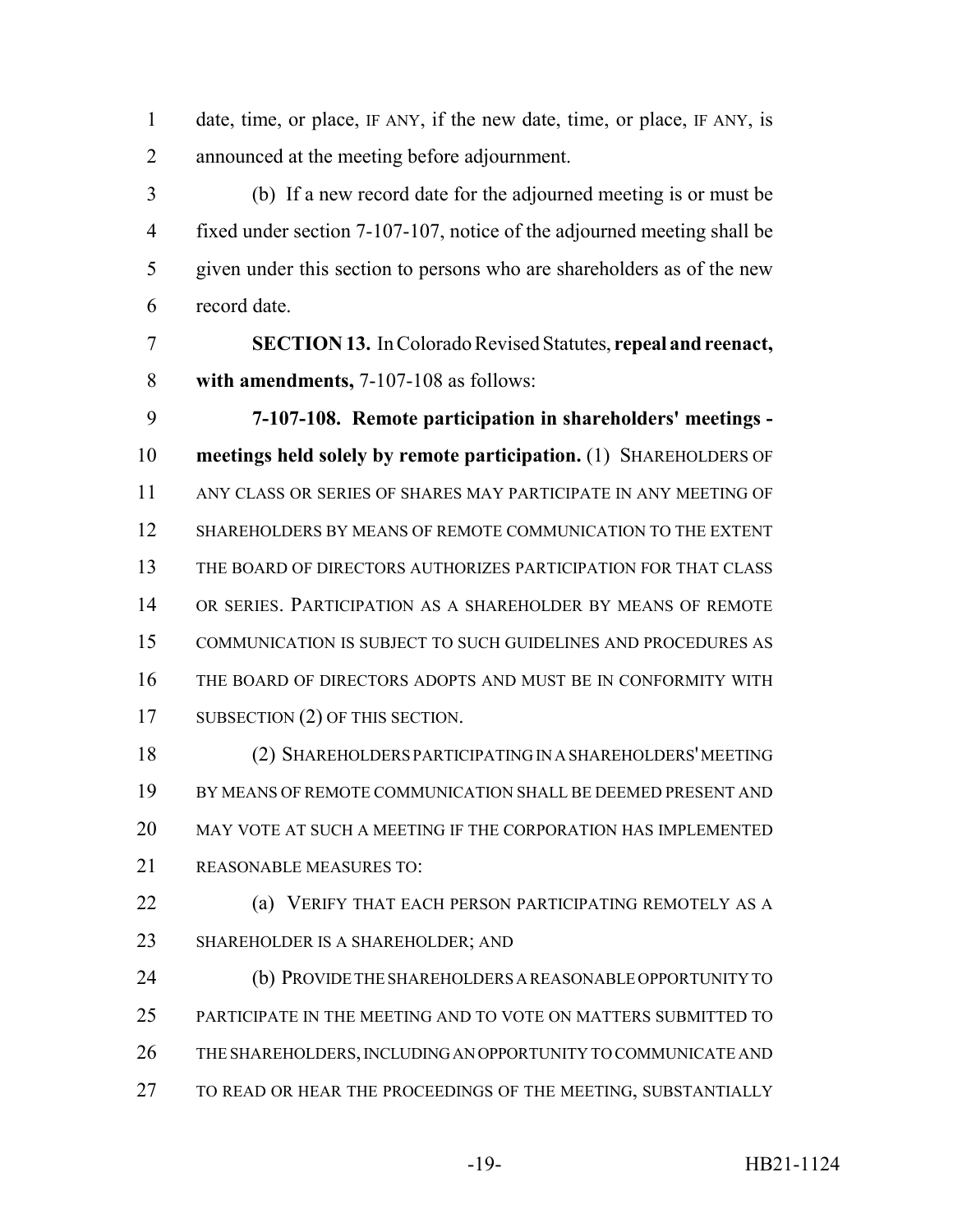CONCURRENTLY WITH THE PROCEEDINGS.

 (3) UNLESS THE BYLAWS REQUIRE THE MEETING OF SHAREHOLDERS TO BE HELD AT A PLACE, THE BOARD OF DIRECTORS MAY DETERMINE THAT A MEETING OF SHAREHOLDERS WILL NOT BE HELD AT ANY PLACE AND INSTEAD WILL BE HELD SOLELY BY MEANS OF REMOTE COMMUNICATION, BUT ONLY IF THE CORPORATION IMPLEMENTS THE MEASURES SPECIFIED IN SUBSECTION (2) OF THIS SECTION.

 **SECTION 14.** In Colorado Revised Statutes, 7-107-201, **amend** (2), (3), and (7) as follows:

 **7-107-201. Shareholders' list for meeting.** (2) (a) The 11 shareholders' list shall MUST be available for inspection by any shareholder, beginning the earlier of ten days before the meeting for which the list was prepared or two business days after notice of the meeting is given and continuing through the meeting, and any adjournment thereof:

 (I) At the corporation's principal office or at a place identified in 17 the notice of the meeting in the city in which the meeting will be held; OR (II) ON A REASONABLY ACCESSIBLE ELECTRONIC NETWORK IF THE INFORMATION REQUIRED TO GAIN ACCESS TO THE LIST IS PROVIDED WITH 20 THE NOTICE OF THE MEETING. IF THE CORPORATION DETERMINES TO MAKE THE LIST AVAILABLE ON AN ELECTRONIC NETWORK, THE CORPORATION 22 MAY TAKE REASONABLE STEPS TO ENSURE THAT THE LIST IS AVAILABLE 23 ONLY TO SHAREHOLDERS OF THE CORPORATION.

 (b) A shareholder or an agent or attorney of the shareholder is 25 entitled on written demand to inspect and, subject to the requirements of 26 section SECTIONS 7-116-102 (3) and the provisions of subsections  $(2)$  and (3) of section 7-116-103 (2) AND (3), to copy the list during regular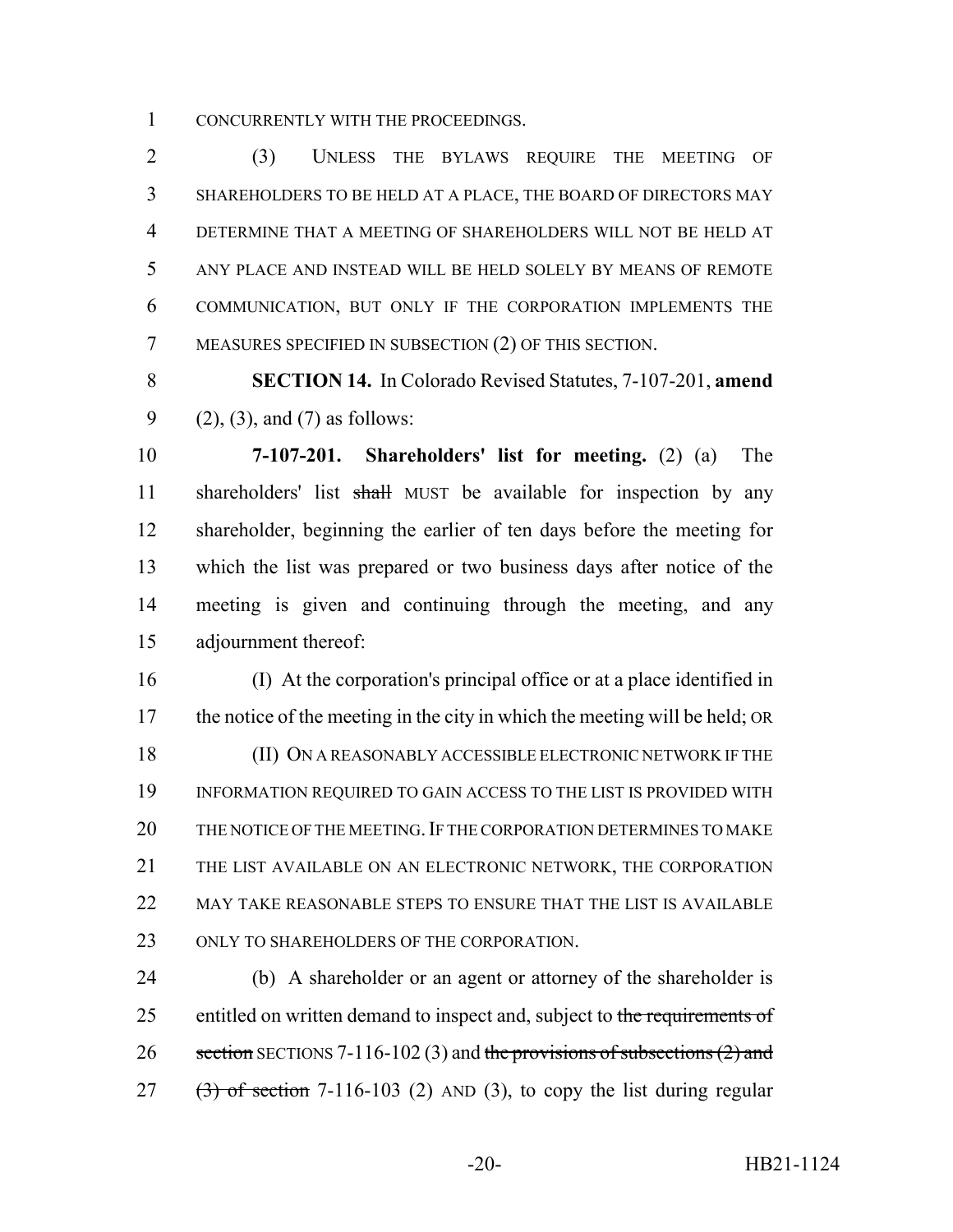business hours and during the period it is available for inspection.

 (3) IF THE MEETING IS TO BE HELD AT A PLACE, the corporation shall make the shareholders' list available at the meeting, and any shareholder or an agent or attorney of the shareholder is entitled to inspect the list at any time during the meeting or any adjournment. IF THE MEETING IS TO BE HELD SOLELY BY MEANS OF REMOTE COMMUNICATION, THE LIST MUST ALSO BE OPEN TO INSPECTION DURING THE MEETING ON A REASONABLY ACCESSIBLE ELECTRONIC NETWORK, AND THE CORPORATION SHALL PROVIDE, WITH THE NOTICE OF THE MEETING, ALL INFORMATION 10 REQUIRED TO ACCESS THE LIST.

 (7) REFUSAL OR failure to prepare or make available the shareholders' list does not affect the validity of action taken at the meeting.

 **SECTION 15.** In Colorado Revised Statutes, 7-107-202, **amend** (4) as follows:

 **7-107-202. Voting entitlement of shares.** (4) Redeemable shares 17 are not entitled to be voted after notice of redemption is mailed DELIVERED to the holders and a sum sufficient to redeem the shares has been deposited with a bank, trust company, or other financial institution under an irrevocable obligation to pay the holders the redemption price on surrender of the shares.

 **SECTION 16.** In Colorado Revised Statutes, 7-107-203, **amend** (2) introductory portion and (2)(b); and **repeal and reenact, with amendments,** (4) as follows:

 **7-107-203. Proxies.** (2) Without limiting the manner in which a shareholder may appoint a proxy to vote or otherwise act for the 27 shareholder, the following shall constitute CONSTITUTES valid means of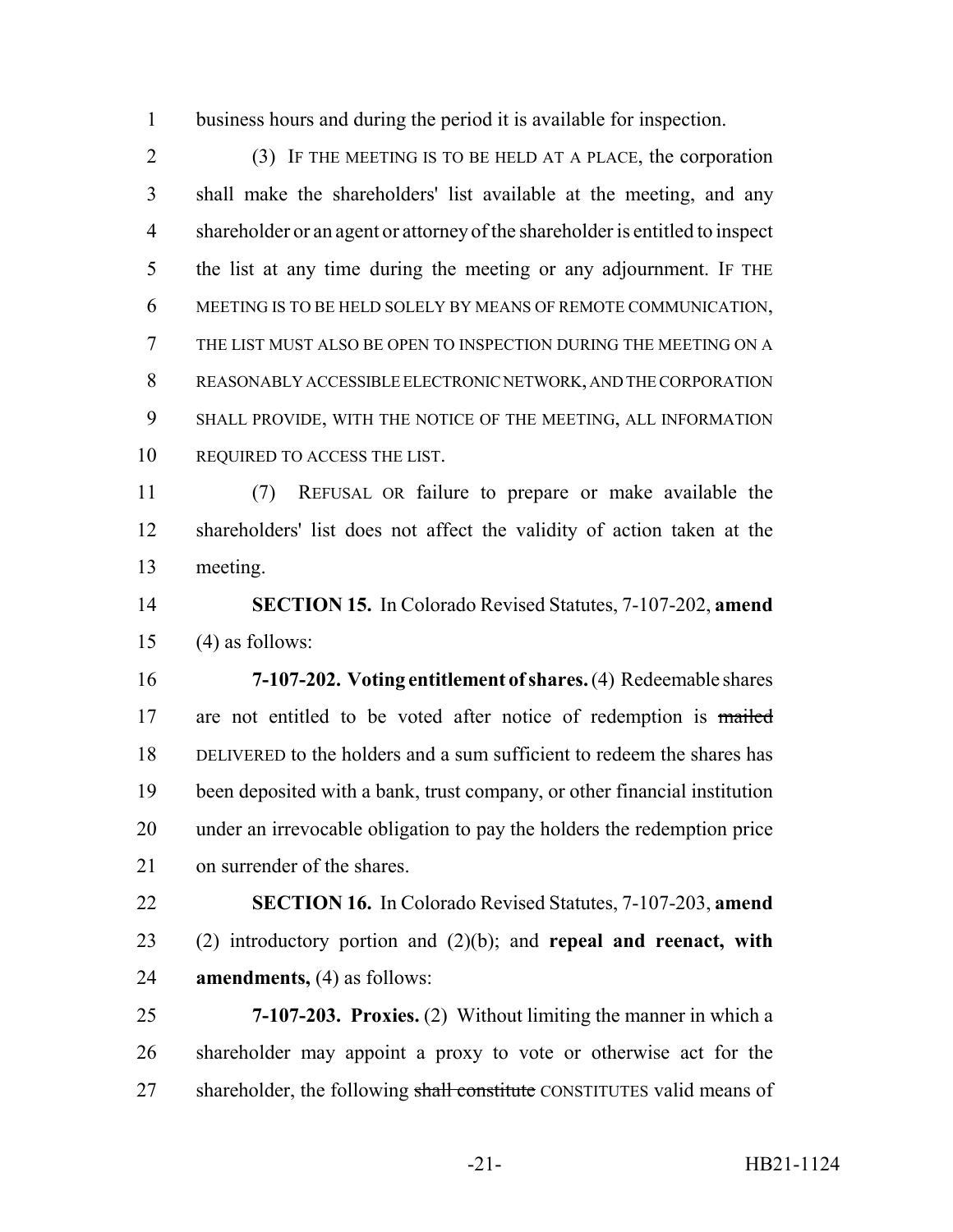1 such appointment:

2 (b) A shareholder may appoint a proxy by transmitting or 3 authorizing the transmission of a telegram, teletype, or other AN electronic 4 transmission providing a written statement of the appointment to THE 5 PERSON WHO WILL BE THE HOLDER OF the proxy OR to a proxy solicitor 6 SOLICITATION FIRM, proxy support service organization, or other person 7 SIMILAR AGENT duly authorized by the PERSON WHO WILL BE THE HOLDER 8 OF THE proxy to receive appointments as agent for the proxy, or to the 9 corporation; except that the transmitted appointment shall THE 10 TRANSMISSION. THE TRANSMISSION MUST set forth or be transmitted 11 SUBMITTED with written evidence INFORMATION from which it can be 12 determined that the shareholder transmitted or authorized the transmission 13 of the appointment AUTHORIZED THE ELECTRONIC TRANSMISSION. IF IT IS 14 DETERMINED THAT AN ELECTRONIC TRANSMISSION IS VALID, THE PERSON 15 MAKING THAT DETERMINATION SHALL SPECIFY THE INFORMATION UPON 16 WHICH THE PERSON RELIED.

 (4) A COPY, FACSIMILE, TELECOMMUNICATION, OR OTHER RELIABLE REPRODUCTION OF THE DOCUMENT, INCLUDING ANY ELECTRONIC TRANSMISSION, CREATED PURSUANT TO SUBSECTION (2) OF THIS SECTION MAY BE SUBSTITUTED OR USED IN LIEU OF THE ORIGINAL DOCUMENT FOR ANY AND ALL PURPOSES FOR WHICH THE ORIGINAL DOCUMENT COULD BE USED IF THE COPY, FACSIMILE, TELECOMMUNICATION, OR OTHER REPRODUCTION IS A COMPLETE 24 REPRODUCTION OF THE ENTIRE ORIGINAL DOCUMENT.

25 **SECTION 17.** In Colorado Revised Statutes, 7-108-107, **amend**  $26$  (1) as follows:

27 **7-108-107. Resignation of directors.** (1) A director may resign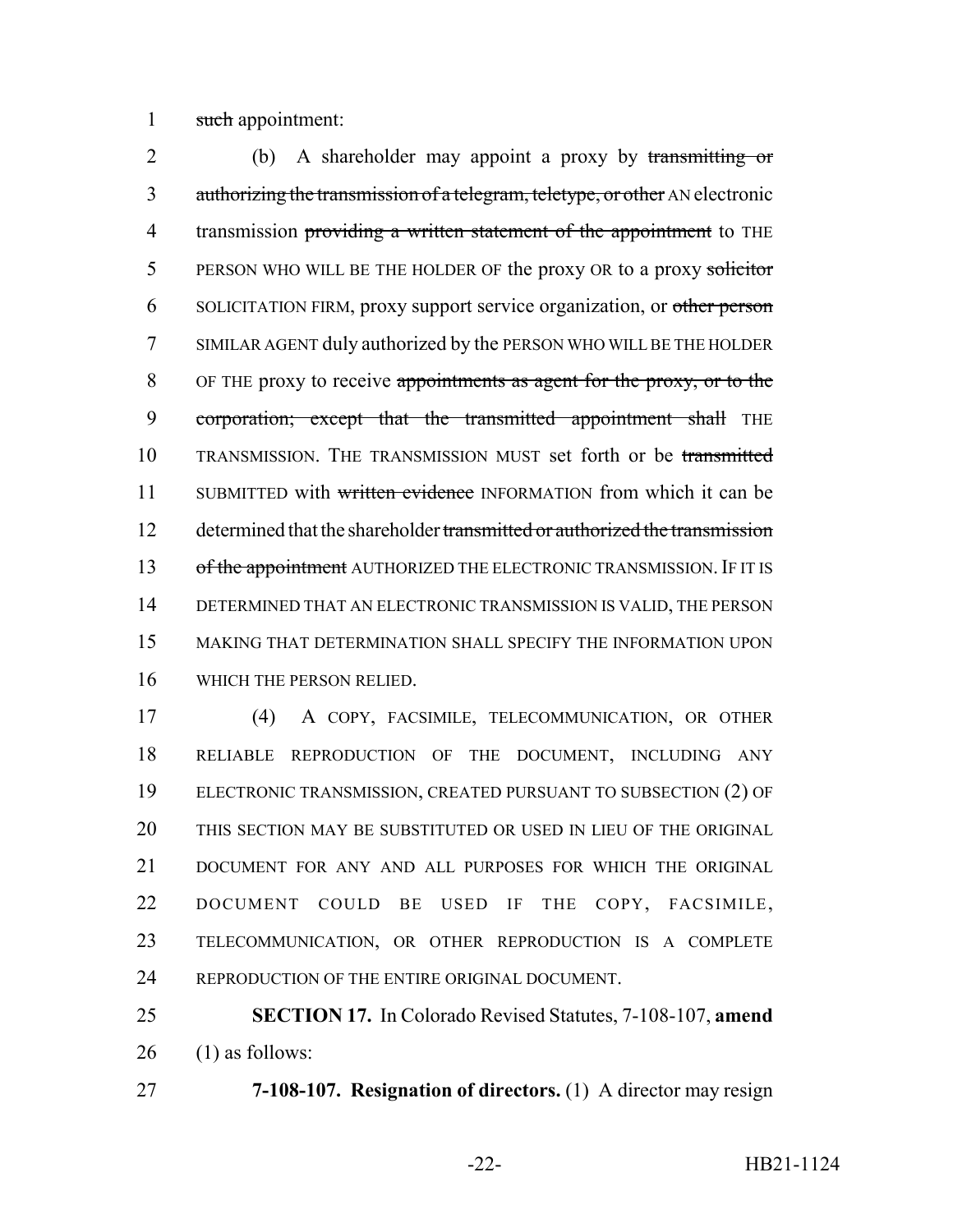1 at any time by giving written notice of resignation to the corporation.

 **SECTION 18.** In Colorado Revised Statutes, 7-108-201, **amend** (1) as follows:

 **7-108-201. Meetings.** (1) The board of directors may hold regular or special meetings in or out of this state AND MAY HOLD THE MEETINGS BY MEANS OF REMOTE COMMUNICATION WITHOUT DESIGNATING A PLACE. **SECTION 19.** In Colorado Revised Statutes, **amend** 7-108-203 as follows:

 **7-108-203. Notice of meeting.** (1) Unless otherwise provided in the bylaws, regular meetings of the board of directors may be held without notice of the date, time, place, IF ANY PLACE IS DESIGNATED, or purpose of the meeting.

 (2) Unless the bylaws provide for a longer or shorter period, 14 special meetings of the board of directors shall MUST be preceded by at least two days' notice of the date, time, and place, IF ANY, OR ACCESS BY REMOTE COMMUNICATION of the meeting. The notice need not describe 17 the purpose of the special meeting unless required by the bylaws.

 **SECTION 20.** In Colorado Revised Statutes, 7-108-205, **amend** 19  $(4)(c)$  as follows:

 **7-108-205. Quorum and voting.** (4) A director who is present at a meeting of the board of directors when corporate action is taken is deemed to have assented to all action taken at the meeting unless:

23 (c) The director causes written notice of the director's dissent or abstention as to any specific action to be received by the presiding officer of the meeting before adjournment of the meeting or by the corporation promptly after adjournment of the meeting.

**SECTION 21.** In Colorado Revised Statutes, 7-108-303, **amend**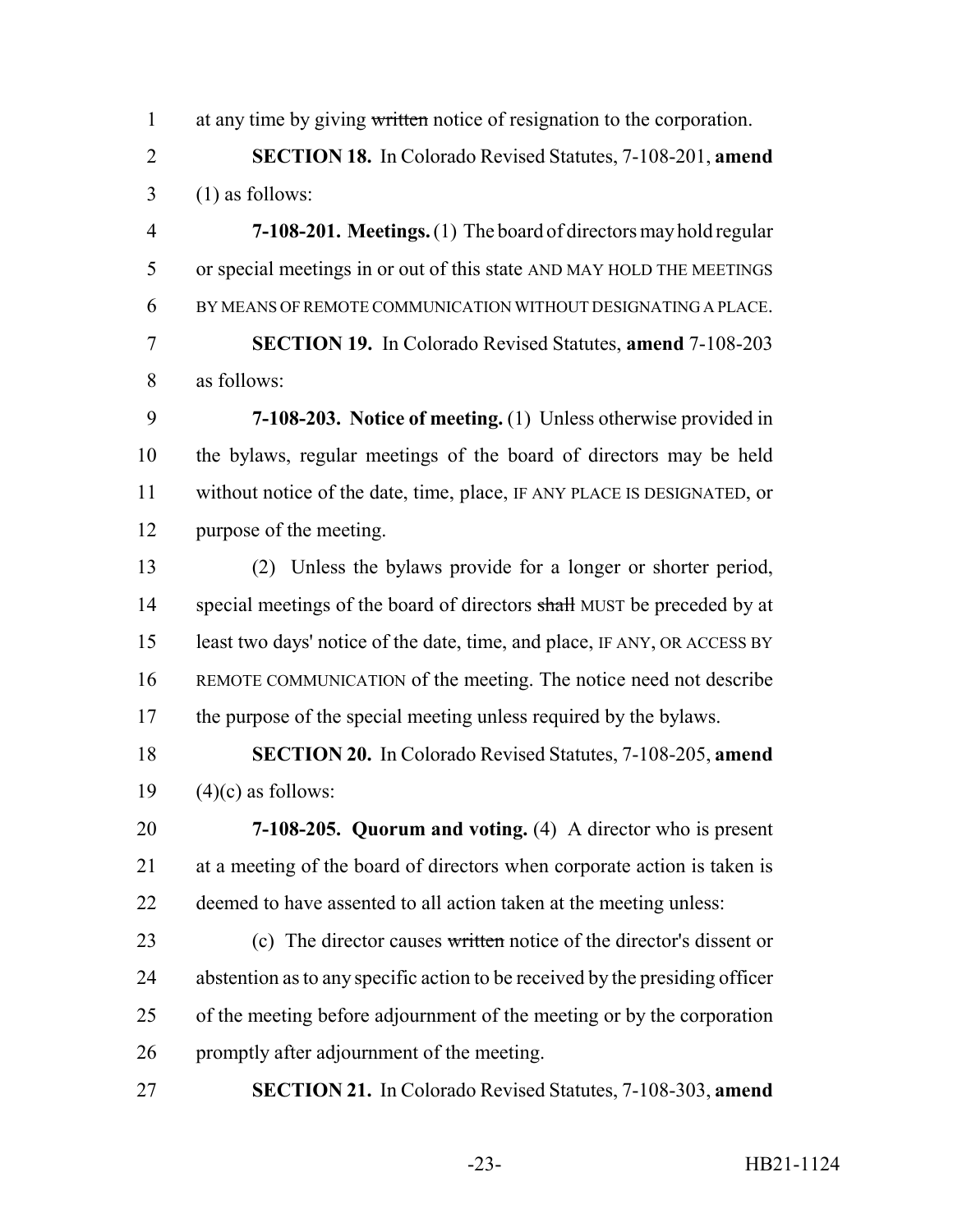$1$  (1) as follows:

2 **7-108-303. Resignation and removal of officers.** (1) An officer 3 may resign at any time by giving written notice of resignation to the 4 corporation.

5 **SECTION 22.** In Colorado Revised Statutes, **amend** 7-109-110 6 as follows:

7 **7-109-110. Notice to shareholders of indemnification of** 8 **director.** If a corporation indemnifies or advances expenses to a director 9 under this article ARTICLE 109 in connection with a proceeding by or in 10 the right of the corporation, the corporation shall give written notice of 11 the indemnification or advance to the shareholders with or before the 12 notice of the next shareholders' meeting. If the next shareholder action is 13 taken without a meeting at the instigation of the board of directors, such 14 THE CORPORATION SHALL GIVE THE notice shall be given to the 15 shareholders at or before the time the first shareholder signs a writing 16 DOCUMENT consenting to such THE action.

17 **SECTION 23.** In Colorado Revised Statutes, 7-110-203, **amend** 18 (1) introductory portion and  $(1)(a)$  as follows:

 **7-110-203. Bylaws - changing quorum or voting requirement for directors - requiring a meeting place.** (1) A bylaw that fixes a greater quorum or voting requirement for the board of directors OR THAT 22 REQUIRES A MEETING OF SHAREHOLDERS TO BE HELD AT A PLACE may be amended OR REPEALED:

24 (a) If adopted by the shareholders, only by the shareholders 25 UNLESS THE BYLAWS OTHERWISE PROVIDE; or

26 **SECTION 24.** In Colorado Revised Statutes, 7-111-104, **amend** 27 (4) and (5) as follows: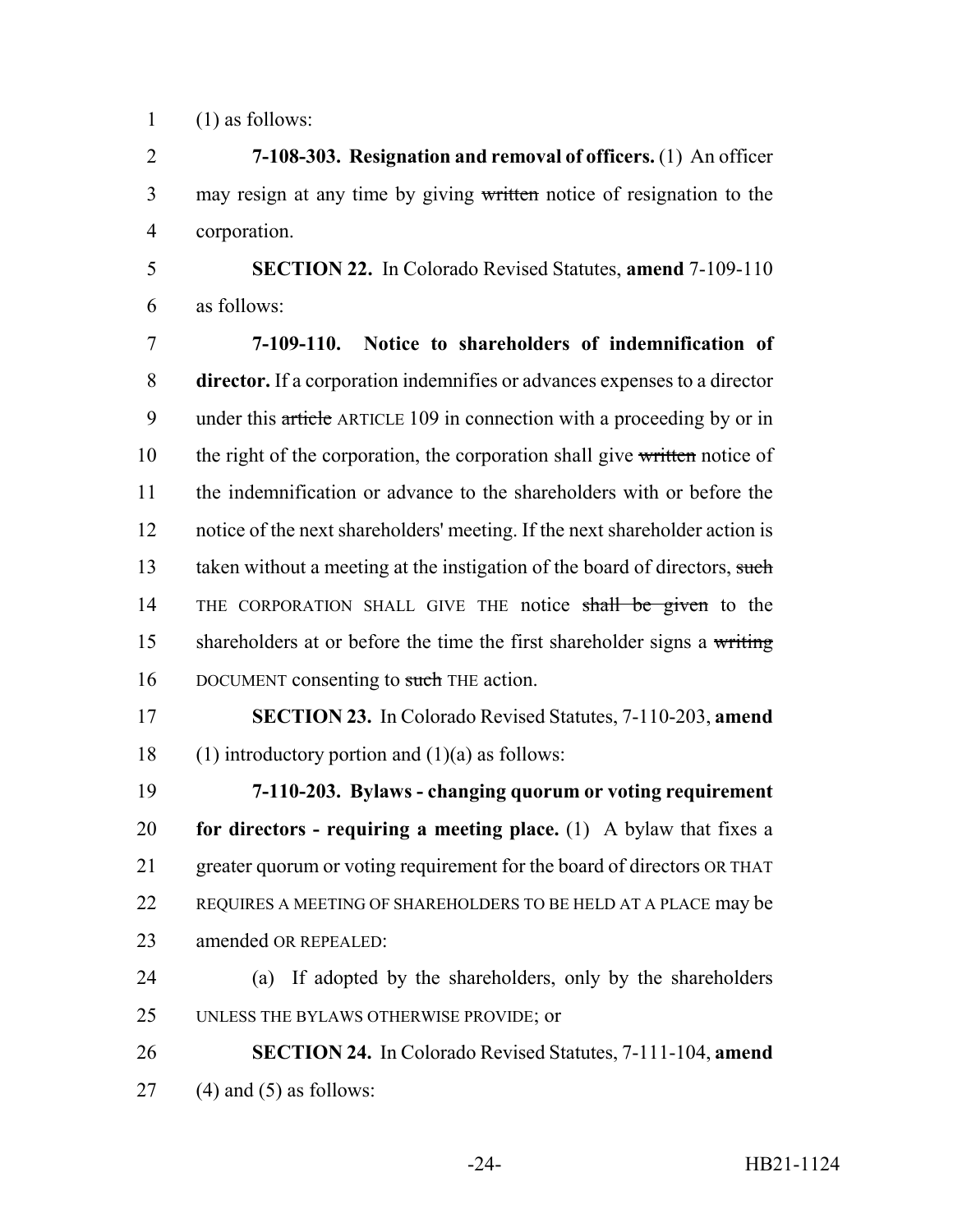**7-111-104. Merger of parent and subsidiary.** (4) The parent 2 corporation shall mail DELIVER a copy or summary of the plan of merger to each shareholder of the subsidiary, other than the parent corporation, 4 who THAT does not waive this mailing DELIVERY requirement in writing. (5) The effective date of the merger shall be IS no earlier than: (a) The date on which all shareholders of the subsidiary waived 7 the mailing DELIVERY requirement of subsection (4) of this section; or 8 (b) Ten days after the date the parent mailed DELIVERED a copy or 9 summary of the plan of merger to each shareholder of the subsidiary  $\frac{1}{2}$ 10 THAT did not waive the mailing DELIVERY requirement. **SECTION 25.** In Colorado Revised Statutes, 7-113-201, **amend** (3) as follows: **7-113-201. Notice of appraisal rights.** (3) Where any corporate 14 action specified in section 7-113-102 (1) is to be approved by written consent of the shareholders pursuant to section 7-107-104: (a) Written Notice that appraisal rights are, are not, or may be available shall be given to each shareholder from whom a consent is solicited at the time consent of the shareholder is first solicited and, if the corporation has concluded that appraisal rights are or may be available, must be accompanied by a copy of this article 113; and 21 (b) Written Notice that appraisal rights are, are not, or may be available shall be delivered, together with the notice to nonconsenting and nonvoting shareholders required by section 7-107-104 (5.5); may include 24 the materials described in section 7-113-203; and, if the corporation has concluded that appraisal rights are or may be available, must be accompanied by a copy of this article 113. **SECTION 26.** In Colorado Revised Statutes, 7-113-202, **amend**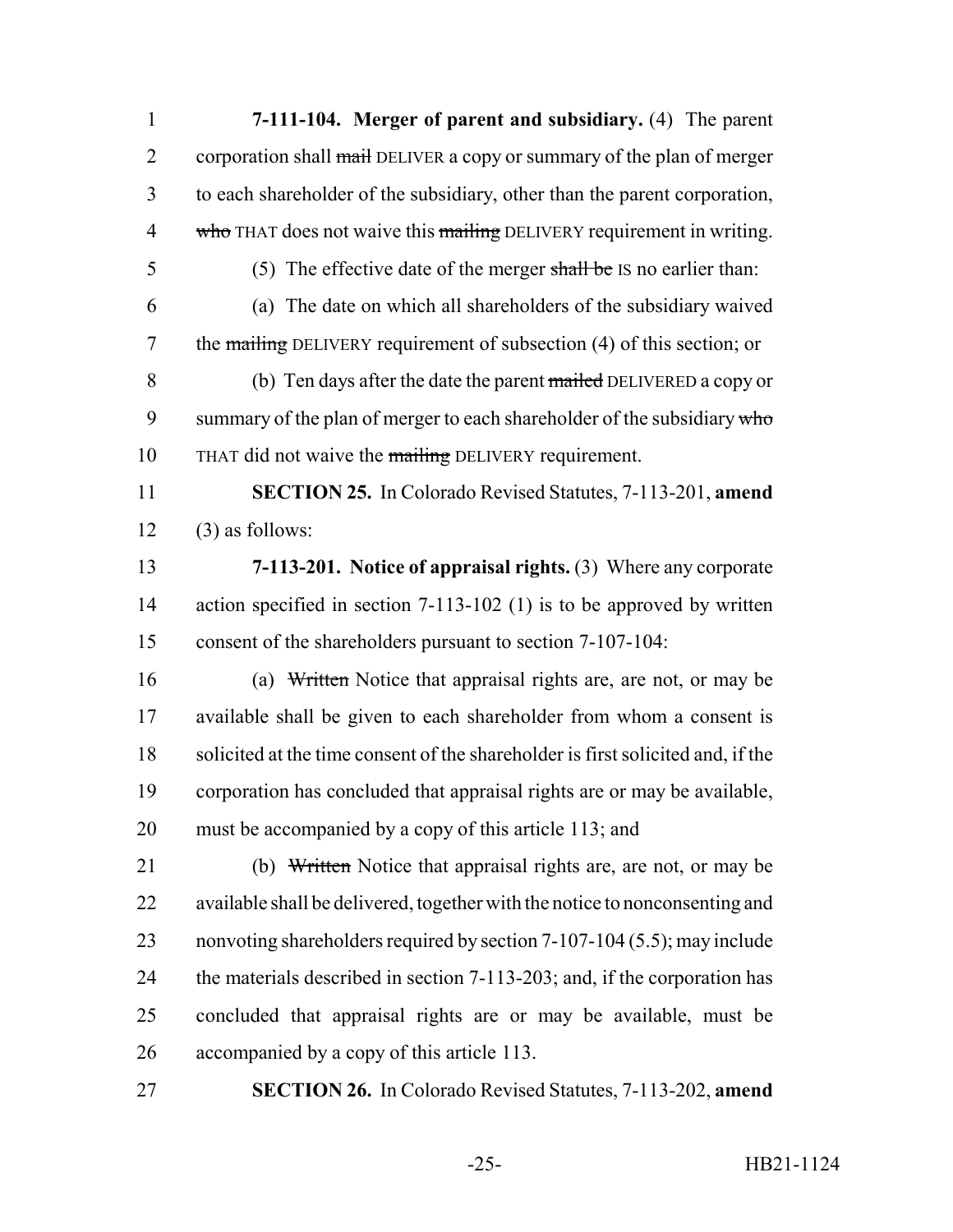1  $(1)(a)$  as follows:

 **7-113-202. Notice of intent to demand payment.** (1) If a proposed corporate action specified in section 7-113-102 (1) is submitted to a vote at a shareholders' meeting, a shareholder that wishes to assert appraisal rights with respect to any class or series of shares:

 (a) Must deliver to the corporation, before the vote is taken, written notice of the shareholder's intent to demand payment if the proposed corporate action is effectuated; and

 **SECTION 27.** In Colorado Revised Statutes, 7-113-301, **amend** (3)(b) as follows:

 **7-113-301. Court action.** (3) (b) Service on each shareholder demanding appraisal rights must be by registered or certified mail OR BY ELECTRONIC TRANSMISSION to the address stated in the shareholder's 14 payment demand or, if no such address is stated in the payment demand, to the address shown on the corporation's current record of shareholders 16 for the shareholder holding the shares as to which appraisal rights are demanded, or as provided by law.

 **SECTION 28.** In Colorado Revised Statutes, 7-114-305, **amend** 19  $(2)(a)$  as follows:

 **7-114-305. Election to purchase in lieu of dissolution.** 21 (2) (a) An election to purchase pursuant to this section may be filed with the court at any time within ninety days after the filing of the petition under section 7-114-301 (2) or at such later time as the court in its discretion may allow. If the election to purchase is filed by one or more shareholders, the corporation shall, within ten days after the filing, give 26 written notice to all shareholders other than the petitioner. The notice must state the name and number of shares owned by the petitioner and the